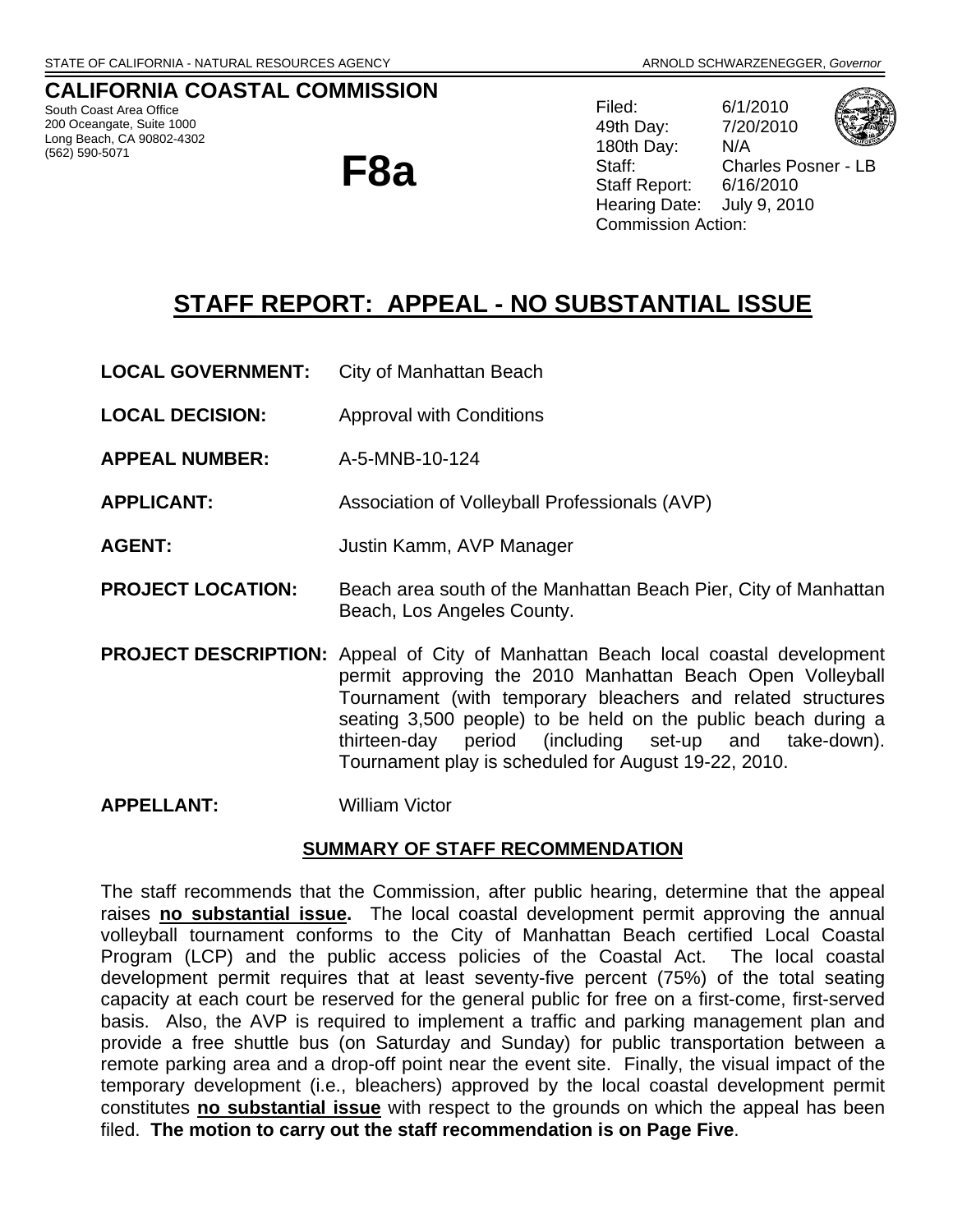### **SUBSTANTIVE FILE DOCUMENTS:**

- 1. Local Coastal Development Permit No. CA-10-04 (2010 Manhattan Beach Open) and City Council Resolution No. 6250 (Exhibit #4).
- 2. City of Manhattan Beach Local Coastal Program (LCP), certified 5/12/1994.
- 3. Appeal/Permit No. A-5-MNB-97-84 (1997 Manhattan Beach Open), 5/13/1997.
- 4. Appeal No. A-5-MNB-99-111 (1999 Manhattan Beach Open), NSI 6/11/1999.
- 5. Appeal No. A-5-MNB-01-343 (2001 Manhattan Beach Open), NSI 10/8/2001.
- 6. Appeal/Permit No. A-5-MNB-03-075 (2003 Manhattan Beach Open), 6/11/2003.
- 7. Appeal/Permit No. A-5-MNB-04-108 (2004 Manhattan Beach Open), 5/14/2004.
- 8. City of Manhattan Beach LCP Amendment No. 2-04, Certified 5/11/2005.
- 9. Appeal No. A-5-MNB-07-178 (2007 Manhattan Beach Open) NSI 6/14/2007.
- 10. Appeal No. A-5-MNB-08-111 (2008 Manhattan Beach Open) NSI 6/11/2008.

# **I. APPELLANT'S CONTENTION (EXHIBIT #5)**

The appellant lists several reasons for the appeal (Exhibit #5), including:

- 1. The local coastal development permit does not protect coastal access.
- 2. The MBO/AVP Agreement fails to provide for public access as required by the certified Local Coastal Program.
- 3. The site plans does not clearly delineate the paid seating areas vs. the free seating.
- 4. The bleachers on the pier do not provide sufficient space for emergency vehicles to pass.
- 5. The shuttle bus schedule condition of the MBO/AVP Agreement should require buses to run at "no more than fifteen minute intervals".
- 6. The 41.5-foot height of the bleachers and inflatables interferes with access to views by the public.

# **II. LOCAL GOVERNMENT ACTION**

On May 4, 2010, after a public hearing, the Manhattan Beach City Council adopted City Council Resolution No. 6250 and approved with conditions Local Coastal Development Permit No. 10-04 allowing the Association of Volleyball Professionals (AVP) to conduct the 2010 Manhattan Beach Open Volleyball Tournament (Exhibit #4). On May 4, 2010, the City Council also approved an agreement ("the Agreement") with the Association of Volleyball Professionals (AVP) to partner with the City of Manhattan Beach (CMB) to produce the event, as they have for many years. The appellant's letter objecting to the City Council's approvals is attached as Pages Three and Four of Exhibit #5. The actions by the City Council were not appealable at the local level.

This year's approved event is planned to occur on the weekend of August 19-22, 2010. As in prior years, the event site is the public beach area located immediately south of the Manhattan Beach Pier (Exhibit #3). Set-up for this year's event would commence on Friday, August 13, 2010, and take-down would be completed by Wednesday, August 25, 2010. Condition Ten of the local coastal development permit requires that at least seventy-five percent (75%) of the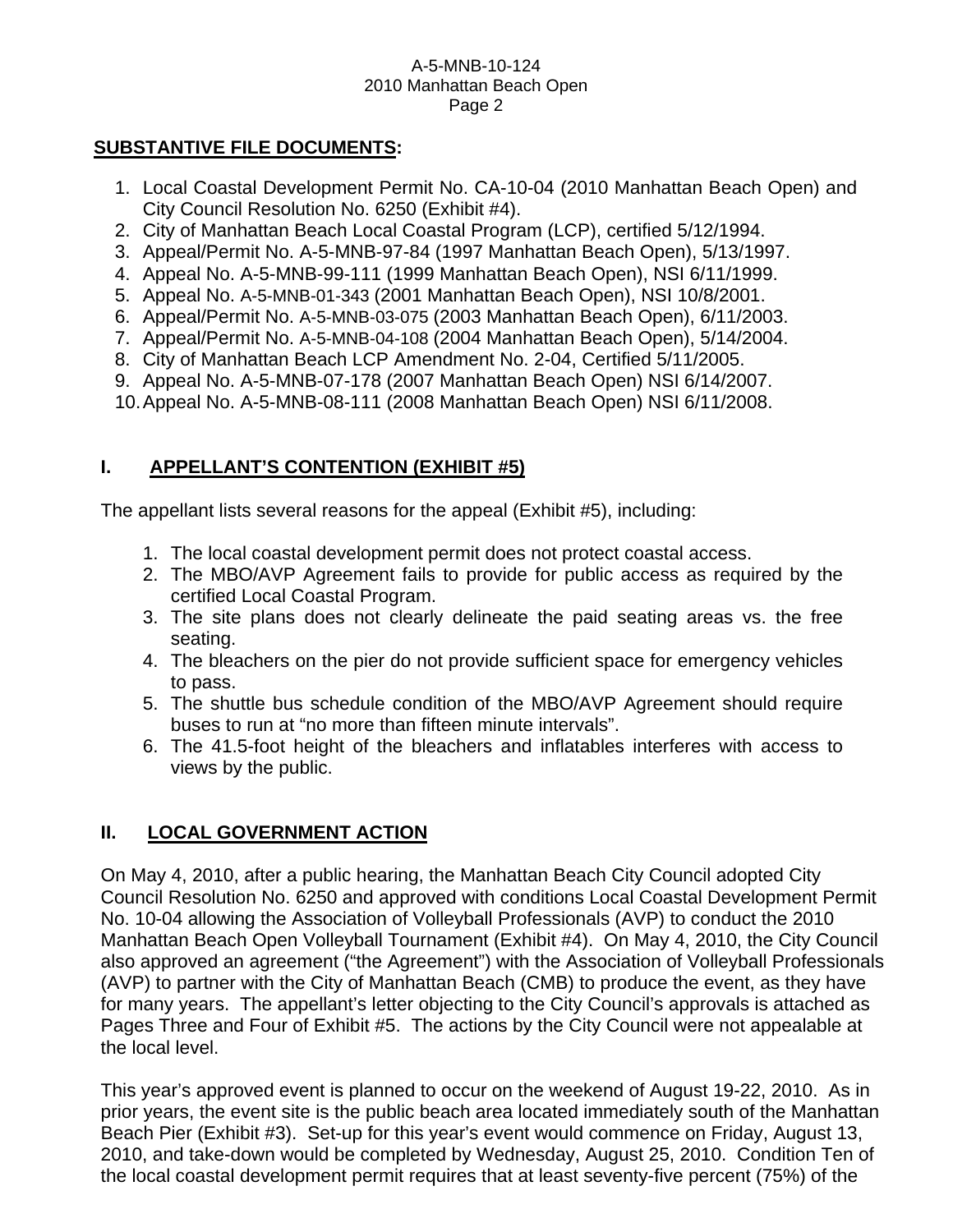total seating capacity at each court be reserved for the general public for free on a first-come, first-served basis (Exhibit #4, p.3). Also, the AVP is required to implement a traffic and parking management plan and provide a free shuttle bus (on Saturday and Sunday) for public transportation between a remote parking area and a drop-off point near the event site.

On May 17, 2010 the Commission's South Coast District office in Long Beach received the City's Notice of Final Local Action for Local Coastal Development Permit No. 10-04. The Commission's ten working day appeal period was then established and noticed. The Commission's South Coast District office received the appeal from William Victor on June 1, 2010, the last day of the appeal period.

# **III. APPEAL PROCEDURES**

After certification of Local Coastal Programs (LCP), the Coastal Act provides for limited appeals to the Coastal Commission of certain local government actions on coastal development permits. Developments approved by cities or counties may be appealed if they are located within appealable areas, such as between the sea and the first public road paralleling the sea or within three hundred feet of the mean high tide line or inland extent of any beach or top of the seaward face of a coastal bluff [Coastal Act Section 30603(a)]. In addition, an action taken by a local government on a coastal development permit application may be appealed to the Commission if the development constitutes a "major public works project" or a "major energy facility" [Coastal Act Section 30603(a)(5)].

The City of Manhattan Beach LCP was certified on May 12, 1994. In Manhattan Beach, the inland boundary of the appealable area of the City's coastal zone, located three hundred feet from the inland extent of the beach, has been mapped within the Manhattan Avenue right-ofway (Exhibit #2). The proposed event is located entirely within the geographic appealable area. Section 30603(a)(1) of the Coastal Act identifies the project site as being in an appealable area by virtue of its location on the beach and between the sea and the first public road paralleling the sea.

Section 30603 of the Coastal Act states:

 (a) After certification of its Local Coastal Program, an action taken by a local government on a coastal development permit application may be appealed to the Commission for only the following types of developments:

 (1) Developments approved by the local government between the sea and the first public road paralleling the sea or within 300 feet of the inland extent of any beach or of the mean high tide line of the sea where there is no beach, whichever is the greater distance.

 (2) Developments approved by the local government not included within paragraph (1) that are located on tidelands, submerged lands, public trust lands, within 100 feet of any wetland, estuary, stream, or within 300 feet of the top of the seaward face of any coastal bluff.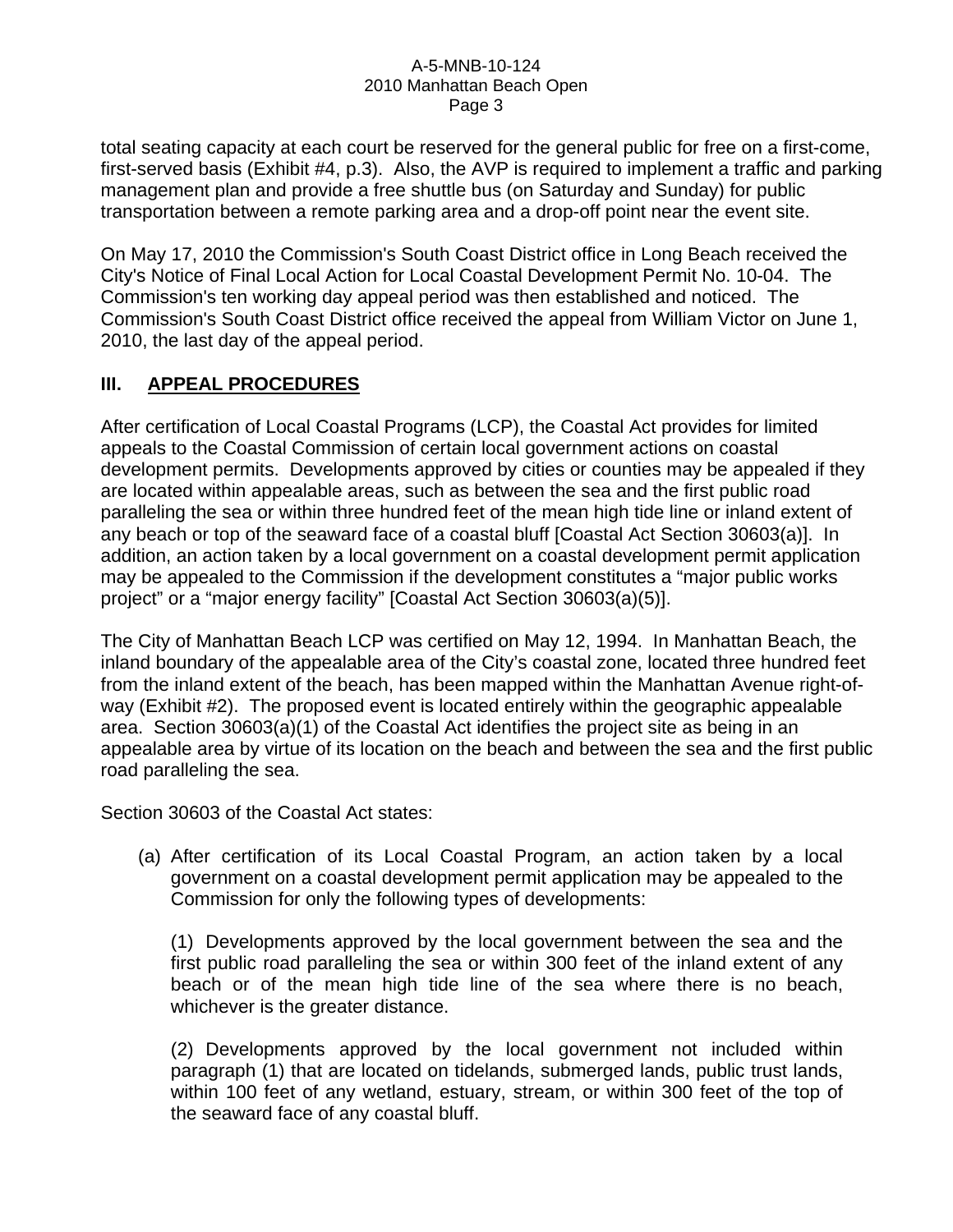The grounds for appeal of an approved local coastal development permit in the appealable area are stated in Section 30603(b)(1), which states:

 (b)(1) The grounds for an appeal pursuant to subdivision (a) shall be limited to an allegation that the development does not conform to the standards set forth in the certified Local Coastal Program or the public access policies set forth in this division.

The action currently before the Commission is to find whether there is a "substantial issue" or "no substantial issue" raised by the appeal of the local approval of the proposed project. Sections 30621 and 30625(b)(2) of the Coastal Act require a de novo hearing of the appealed project unless the Commission determines that no substantial issue exists with respect to the grounds for appeal.

Commission staff recommends a finding of no substantial issue. If the Commission decides that the appellant's contentions raise no substantial issue as to conformity with Chapter 3 of the Coastal Act, the action of the local government stands.

Alternatively, if the Commission finds that a substantial issue exists with respect to the conformity of the action of the local government with the standards set forth in the certified Local Coastal Program or the public access policies of the Coastal Act, the local coastal development permit is voided and the Commission typically continues the public hearing to a later date in order to review the coastal development permit as a de novo matter. [Cal. Pub. Res. Code §§ 30621 and 30625.] Section 13321 of the Coastal Commission regulations specifies that de novo actions will be heard according to the procedures outlined in Sections 13114 and 13057-13096 of the Commission's regulations.

If there is no motion from the Commission to find no substantial issue, it will be presumed that the appeal raises a substantial issue and the Commission will schedule the de novo phase of the public hearing on the merits of the application at a subsequent Commission hearing. A de novo public hearing on the merits of the application uses the certified LCP as the standard of review. In addition, for projects located between the first public road and the sea, findings must be made that an approved application is consistent with the public access and recreation policies of the Coastal Act. Sections 13110-13120 of Title 14 of the California Code of Regulations further explain the appeal hearing process.

If the Commission decides to hear arguments and vote on the substantial issue question, proponents and opponents will have three minutes per side to address whether the appeal raises a substantial issue. The only persons qualified to testify before the Commission at the substantial issue portion of the appeal process are the applicant, persons who opposed the application before the local government (or their representatives), and the local government. Testimony from other persons must be submitted in writing. The Commission will then vote on the substantial issue matter. It takes a majority of Commissioners present to find that the grounds for the appeal raise no substantial issue.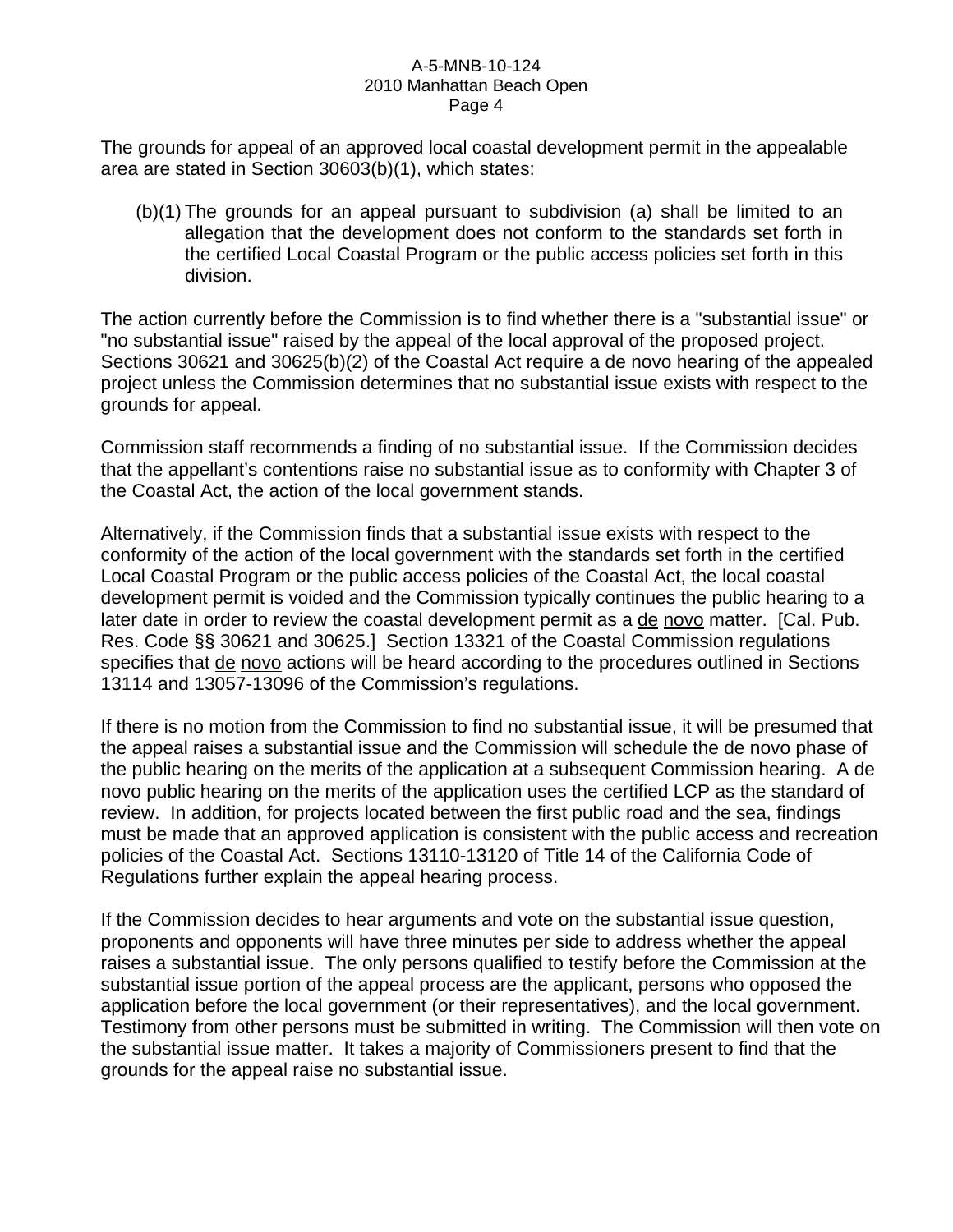## **IV. STAFF RECOMMENDATION ON SUBSTANTIAL ISSUE**

The staff recommends that the Commission determine that **no substantial issue exists** with respect to the grounds for the appeal regarding conformity of the project with the City of Manhattan Beach certified Local Coastal Program and the public access policies of the Coastal Act, pursuant to Public Resources Code Section 30625(b)(2).

Staff recommends a **YES** vote on the following motion:

### **MOTION:** *"I move that the Commission determine that Appeal No. A-5-MNB-10-124 raises* **NO SUBSTANTIAL ISSUE** *with respect to the grounds on which the appeal has been filed."*

A majority of the Commissioners present is required to pass the motion.

### **Resolution to Find No Substantial Issue for Appeal A-5-MNB-10-124**

The Commission hereby finds that Appeal No. A-5-MNB-10-124 raises no substantial issue regarding consistency with the Certified Local Coastal Plan and/or the public access policies of the Coastal Act.

# **V. FINDINGS AND DECLARATIONS**

The Commission hereby finds and declares:

### **A. Project Description**

On May 4, 2010, after a public hearing, the Manhattan Beach City Council adopted City Council Resolution No. 6250 and approved with conditions Local Coastal Development Permit No. 10-04 allowing the Association of Volleyball Professionals (AVP) to conduct the 2010 Manhattan Beach Open Volleyball Tournament (Exhibit #4). This year's approved event is planned to occur on the weekend of August 19-22, 2010.

The event site is the public beach area located immediately south of the Manhattan Beach Pier (Exhibit #3). Most of the parking stalls in the public parking lots at the base of the pier will be reserved for the applicant's use during the event. Set-up for this year's event (e.g., 3,500 bleacher seats, stadium, tents, etc.) would commence on Friday, August 13, 2010, and takedown would be completed by 6:00 p.m. on Wednesday, August 25, 2010. Condition Nine limits the height of all structures associated with the event to 41.5 feet. Condition Ten of the local coastal development permit requires that at least seventy-five percent (75%) of the total seating capacity at each court be reserved for the general public for free on a first-come, firstserved basis (Exhibit #4, p.3). Also, the AVP is required to implement a traffic and parking management plan and provide a free shuttle bus (on Saturday and Sunday) for public transportation between a remote parking area and a drop-off point near the event site.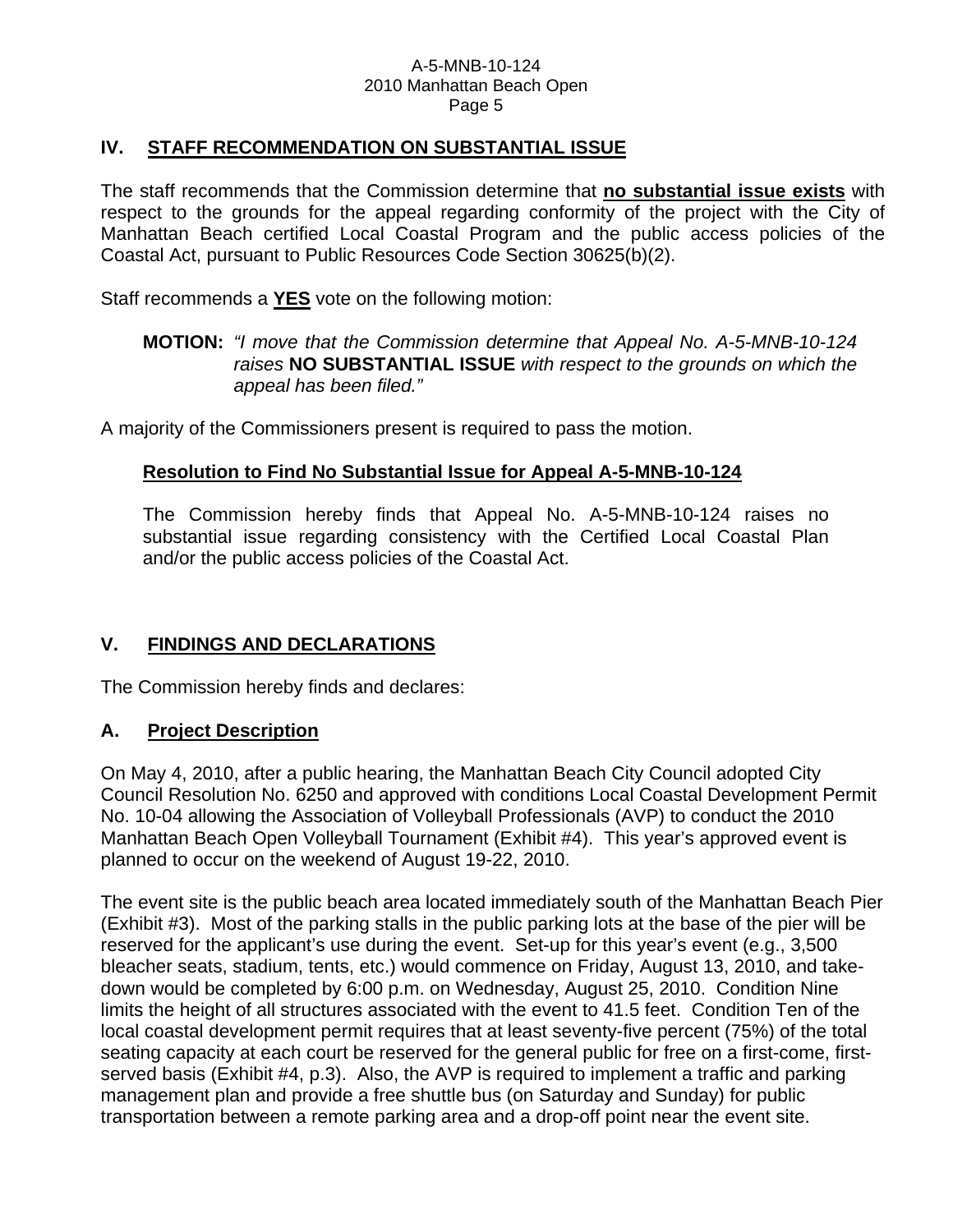## **B. Event History**

The annual Manhattan Beach Open Volleyball Tournament has a long tradition that dates back to 1960. The event has always been located on the south side of the Manhattan Beach Pier in a sandy area owned and operated by the Los Angeles County Department of Beaches and Harbors (Exhibit  $#2$ ).<sup>[1](#page-5-0)</sup> The event area is occupied by several sets of sand volleyball courts used for public recreation. Even though the event area can get quite congested, the City has always maintained public access to the pier and along the water. The bicycle path is usually kept open, although bikes must be walked.

Until 2005, no admission fees had been charged to view the event, and the general public was able to view the event on a first-come, first-served basis from the sand, the temporary bleachers, or from the pier. In 2005 the City amended its LCP to include the following provision to allow up to twenty-five percent of the available seating areas to be reserved for VIPs and ticket-holders, while reserving at least seventy-five percent of the total seating area for free seating. The certified LCP states:

### OS District's Allowable Temporary Use Schedule - LIP Section A.24.030

Sporting events where more than 75% of the total seating area is available free of charge, including admission fees and memberships, for general public use. The "seating area" includes areas clearly and visibly designated for spectators to use to view the event, including the spectator areas immediately adjacent to the court/field, and cannot include any areas from which the court/field cannot be seen at all.

The Commission has heard appeals of the City's local coastal development permits approving the annual event in 1997, 1999, 2001, 2003, 2007 and 2008. Although the permitting process has been contentious at times, the City and Commission have never denied a permit for the annual event. The issues that have been contentious primarily involve public access and recreation impacts, such as: the applicant's requests for exclusive use of the sandy beach and the City's public beach parking lots, the event's admission policies (free vs. fee admission), timing of the event set-up and take-down, visual impacts, and allegations of crass commercialization of public lands. Over the years, the City and Commission have worked together to develop a set of special conditions that mitigate the impacts of the annual temporary event. This set of special conditions has been applied to the local coastal development permit for the 2010 Manhattan Beach Open Volleyball Tournament (Exhibit #4).

This appeal raises the same allegations that the appellant brought to the Commission on appeal in 2008 (A-5-MNB-08-111) and in 2007 (A-5-MNB-07-178). In both prior instances, the Commission upheld the local government's approval of the permit for the annual volleyball tournament and found that the appeals raised no substantial issue. The City's local coastal development permit for this year's tournament is substantially the same in regards to coastal access, views and parking issues as the prior approvals were in 2007, 2008 and 2009.

<span id="page-5-0"></span> $\overline{a}$ 1 Although the beach is owned by Los Angeles County, it falls within the City limits of Manhattan Beach and the within the jurisdiction of the certified City of Manhattan Beach Local Coastal Program.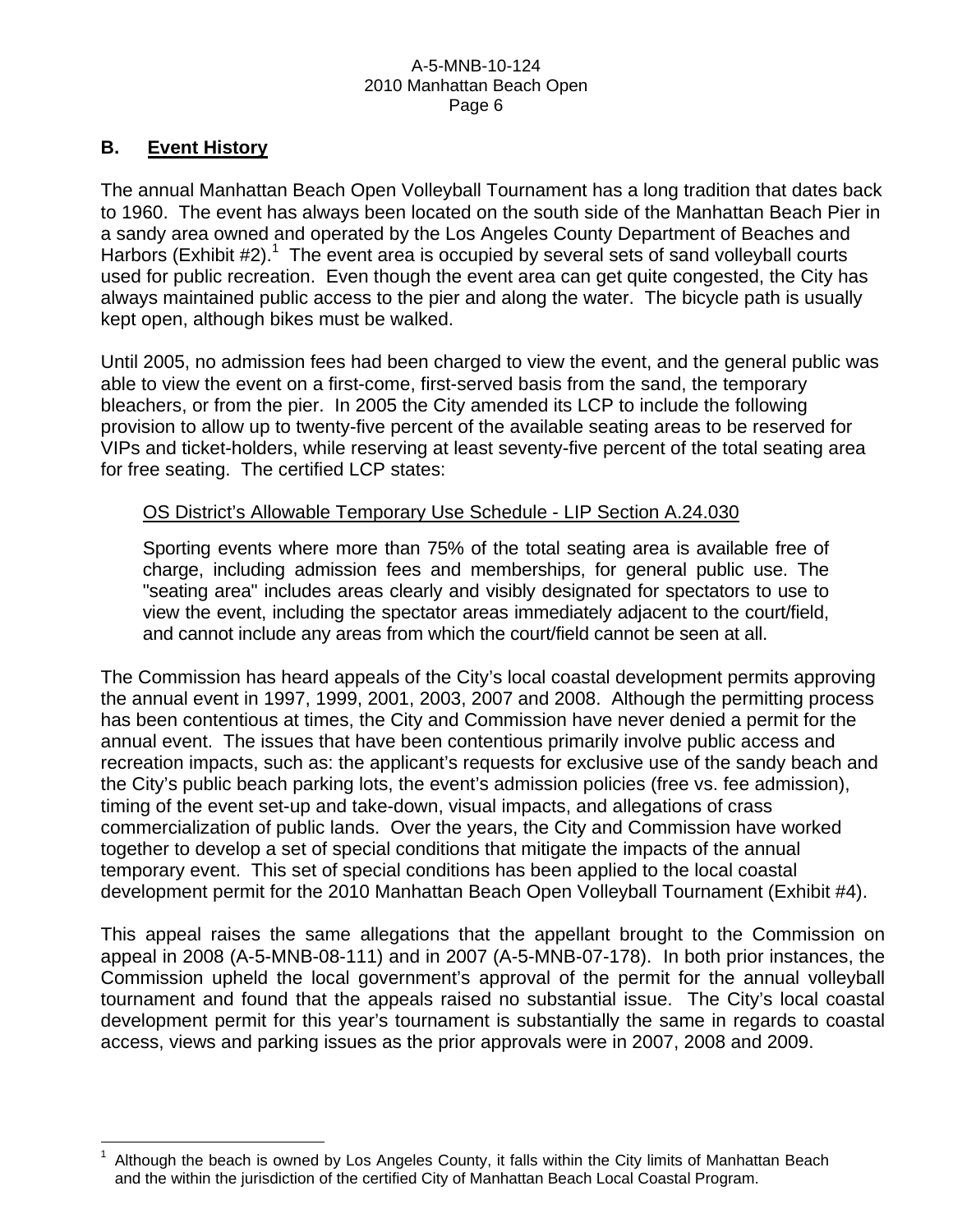# **C. Substantial Issue Analysis**

As stated in Section III of this report, the grounds for appeal of a coastal development permit issued by the local government after certification of its Local Coastal Program (LCP) are specific. In this case, the local coastal development permit may be appealed to the Commission on the grounds that it does not conform to the certified LCP or the public access policies of the Coastal Act. The Commission must then decide whether a substantial issue exists in order to hear the appeal.

In this case, the appellant asserts that public access is not being protected, and that public views will be adversely affected by the bleacher seats and inflatable advertisements that have been approved as part of the temporary event (Exhibit #5). Some of the appellants' contentions also center on the 2010 MBO/AVP Agreement rather than the conditions of the local coastal development permit. The substantial issue determination, however, is limited solely to the issue of whether the local approval of the coastal development permit conforms with the LCP and the public access policies of the Coastal Act.

In this regard, the Commission must determine if the City's approval of the proposed event raises a substantial issue in regards to the public access policies of the Coastal Act. The following are the relevant public access policies of the Coastal Act.

Section 30210 of the Coastal Act states:

 In carrying out the requirement of Section 4 of Article X of the California Constitution, maximum access, which shall be conspicuously posted, and recreational opportunities shall be provided for all the people consistent with public safety needs and the need to protect public rights, rights of private property owners, and natural resource areas from overuse.

Section 30211 of the Coastal Act states:

 Development shall not interfere with the public's right of access to the sea where acquired through use or legislative authorization, including, but not limited to, the use of dry sand and rocky coastal beaches to the first line of terrestrial vegetation.

Section 30212 of the Coastal Act states, in part:

 (a) Public access from the nearest public roadway to the shoreline and along the coast shall be provided in new development projects...

Section 30212.5 of the Coastal Act states:

Wherever appropriate and feasible, public facilities, including parking areas or facilities, shall be distributed throughout an area so as to mitigate against the impacts, social and otherwise, of overcrowding or overuse by the public of any single area.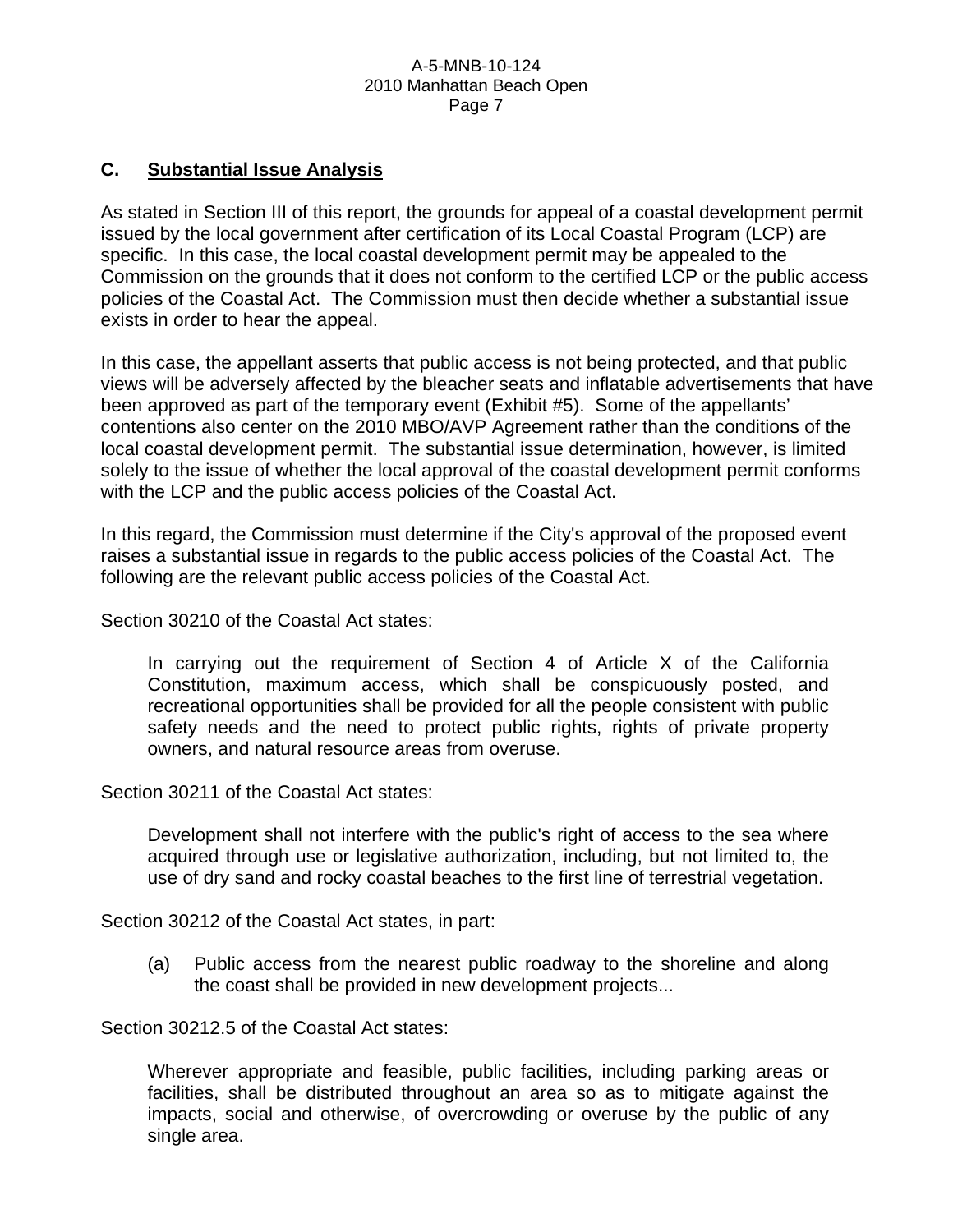Section 30213 of the Coastal Act states, in part:

 Lower cost visitor and recreational facilities shall be protected, encouraged, and, where feasible, provided. Developments providing public recreational opportunities are preferred...

The certified Manhattan Beach LCP contains specific policies that apply to all development located within the City's coastal zone. All development approved within the City's coastal zone, including the proposed event, must comply with the policies of the certified Manhattan Beach LCP. First, the proposed project must qualify as a permitted use within the Open Space (OS) land use designation of the beach. The proposed event, with the permit condition that requires that at least seventy-five percent (75%) of the total seating capacity at each court be reserved for the general public for free, is consistent with the Open Space (OS) land use designation of the beach, which allows:

"*Sporting events where more than 75% of the total seating area is available free of charge, including admission fees and memberships, for general public use. The "seating area" includes areas clearly and visibly designated for spectators to use to view the event, including the spectator areas immediately adjacent to the court/field, and cannot include any areas from which the court/field cannot be seen at all."* [See Condition 10: Exhibit #4, p.3.]

Secondly, the proposed project must comply with the following relevant LCP policies:

- *POLICY 1.A.2: The City shall encourage, maintain, and implement safe and efficient traffic flow patterns to permit sufficient beach and parking access.*
- *POLICY I.A.8: The City shall maintain visible signage to El Porto accessways and beach parking, along Highland Avenue.*
- *POLICY I.B.1: The City shall encourage public transportation service to mitigate excess parking demand and vehicular pollution. All transportation/congestion management plans and mitigation measures shall protect and encourage public beach access.*
- *POLICY I.B.3: The City shall encourage pedestrian and bicycle modes as a transportation means to the beach.*
- *POLICY I.B.6: The Strand shall be maintained for non-vehicular beach access.*
- *POLICY I.C.2: The City shall maximize the opportunities for using available parking for weekend beach use.*
- *POLICY I.C.3: The City shall encourage additional off-street parking to be concentrated for efficiency relative to the parking and traffic system.*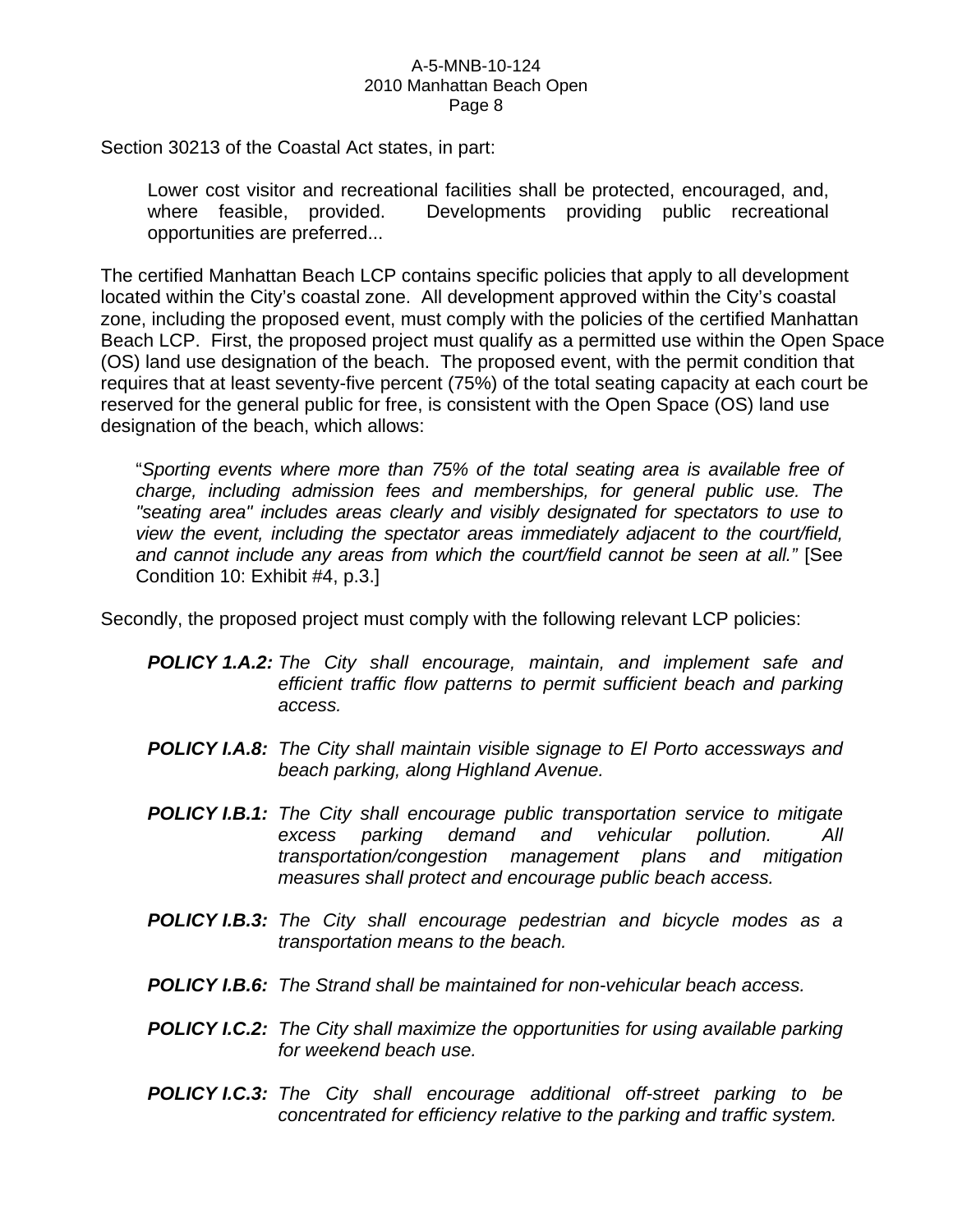- *POLICY I.C.9: Use of existing public parking, including, but not limited to, on-street parking, the El Porto beach parking lot, and those parking lots indicated on Exhibit #9 (in the certified LCP), shall be protected to provide public beach parking...*
- *POLICY: The beach shall be preserved for public beach recreation. No permanent structures, with the exception of bikeways, walkways, and restrooms, shall be permitted on the beach.*
- *PROGRAM II.A.6: Consider the establishment of alternative transportation systems and park-mall facilities, including a shuttle service to the El Porto beach area.*
- *PROGRAM II.B.13: Improve information management of the off-street parking system through improved signing, graphics and public information and maps.*

## *PROGRAM II.B.14: Provide signing and distribution of information for use of the POLICY* **1.C.17** *Civic Center parking for beach parking on weekend days.*

The Commission must determine whether the appeals raise a substantial issue with regard to the conformity of the proposed event with the above-stated LCP and Coastal Act policies. The staff recommends that the Commission determine that the appeals raise **no substantial issue** because the local coastal development permit approving the annual volleyball tournament conforms to the City of Manhattan Beach certified Local Coastal Program (LCP) and the public access policies of the Coastal Act.

# **Public Access to the Shoreline**

Even though a large part of the beach south of the pier will be occupied by the proposed event and its related structures, the beach, pier and bike path will remain open for public access and recreation. Condition Nineteen of the local coastal development permit preserves the minimal fifty-foot wide-open area along the shoreline for lateral public access. Condition Seventeen protects access to the Manhattan Beach Pier. Condition Eighteen protects access on the bike path and The Strand (Exhibit #4). Past years' events have demonstrated that people will be able to access the shoreline in the project area during the event. The proposed event is an annual tradition in the City of Manhattan Beach that draws thousands of visitors to the shoreline for lower cost recreation. Therefore, the local coastal development permit approving the 2010 volleyball tournament conforms to the City of Manhattan Beach certified Local Coastal Program (LCP) and the public access policies of the Coastal Act.

# **Traffic and Parking**

In regards to public beach parking, the crowds generated by the proposed event, in association with the event's reserved use of public parking areas, can adversely affect beach goers' ability to find a parking space near the beach. The Commission has consistently found that a direct relationship exists between the provision of adequate parking and availability of public access to the coast. On both Saturday and Sunday, the proposed event is expected to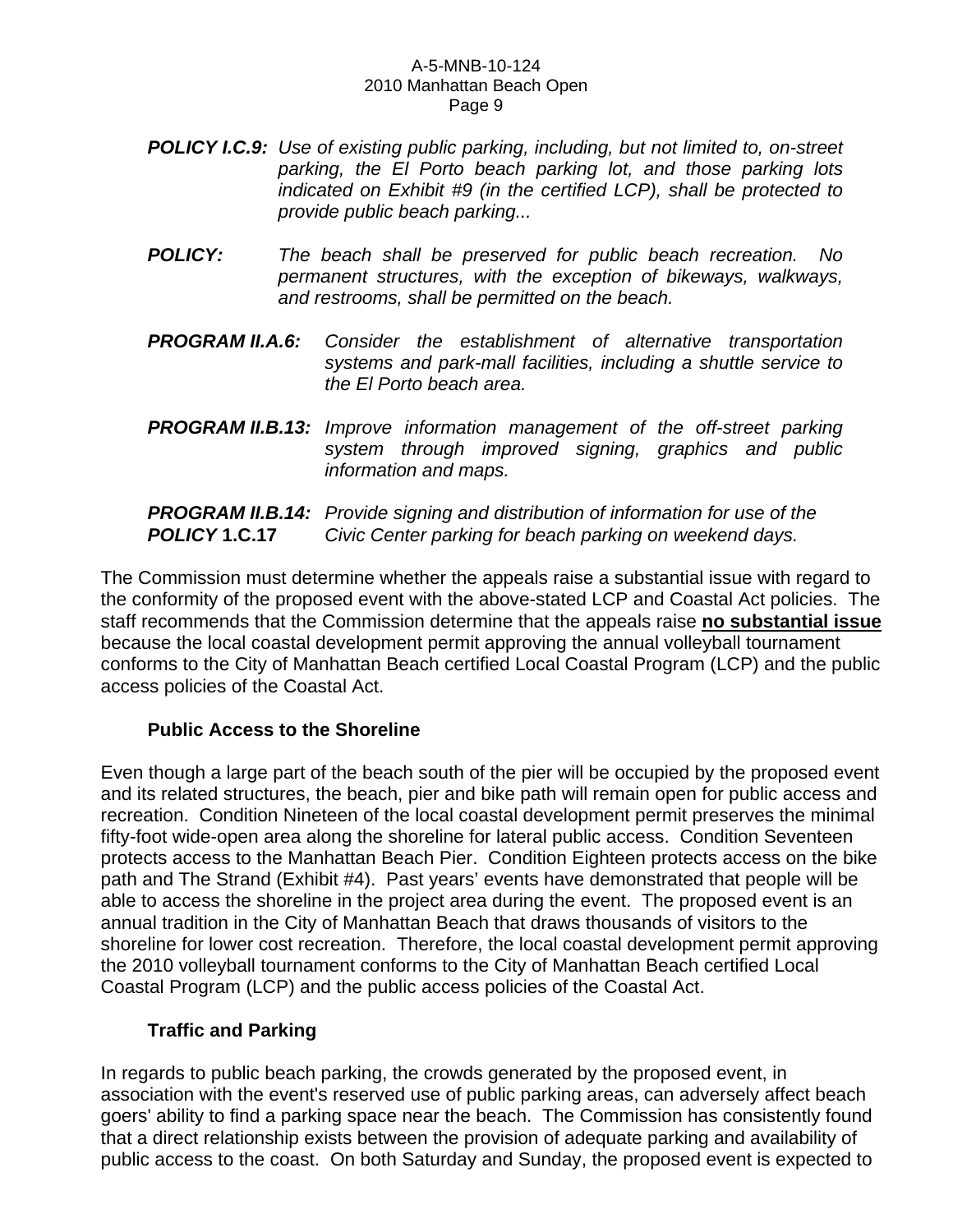attract over 6,000 persons to an already crowded beach area. The additional visitors drawn by the proposed event can overburden the limited beach parking supply. There is simply not enough public parking available in the downtown area to accommodate all of the people who attempt to visit Manhattan Beach during summer weekends. Add to this the City's reservation for the AVP of at least 71 of the 161 parking spaces closest to the pier for ten days, and the ability to find public parking near the pier will be nearly impossible. This situation arises each year during the event. In order to mitigate the adverse impact the public beach parking supply, the applicant each year provides alternate remote parking facilities and free public transportation to the beach.

As required by Policies 1.A.2, 1.B.1, 1.C.2 and 1.C.17 (Program II.B.14) of the certified LCP, the City is required to implement safe and efficient traffic flows, encourage transportation service, maximize parking for weekend beach use, and provide signing and information to do so. The City meets these LCP obligations by imposing conditions (Conditions 13, 14 and 15) on the local coastal development permit that require the applicant to provide and implement a parking and traffic management plan that provides parking for the event spectators and the general public. The applicant is also required to provide a free shuttle bus (on Saturday and Sunday) for public transportation between a remote parking area and a drop-off point near the event site. Condition Fourteen of the City's permit states that, "The headway time between shuttle service pick-ups shall not be more than fifteen minutes". As conditioned, the City's approval is consistent with LCP Policies 1.A.2, 1.B.1, 1.C.2 and 1.C.17, and the public access policies of the Coastal Act.

# **Exclusive Use of the Beach**

A second way that public access can be affected by the proposed event is the exclusiveness of the proposed temporary use of the beach. For thirteen days, from set-up to take-down, the general public will be excluded from most of the sandy beach area and public volleyball courts on the event site. The proposed event will occupy a 300-foot long portion of the approximately 350-foot wide beach area that exists between the bike path and mean high tide line (MHTL).

The exclusive use of public beaches has always been an issue of prime importance to the Commission in terms of impacts on public access. The annual event, however, is an event of limited duration (thirteen days), and as conditioned, does not conflict with the provisions of the certified LCP or the public access policies of the Coastal Act. Condition Nineteen of the local coastal development permit preserves the minimal fifty-foot wide-open area along the shoreline for lateral public access. Condition Seventeen protects access to the Manhattan Beach Pier. Condition Eighteen protects access on the bike path and The Strand (Exhibit #4). Therefore, the local coastal development permit approving the 2010 volleyball tournament conforms to the City of Manhattan Beach certified Local Coastal Program (LCP) and the public access policies of the Coastal Act.

# **Free Admission or Paid Admission**

The issue of paid admission is raised again by this appeal, as it has been for several years since it first was raised in 1997. However, since 2005, the certified LCP allows admission to be charged for entry to the event (as long as at least seventy-five percent of the total seating capacity at each court is reserved for the general public for free). Condition Ten of the local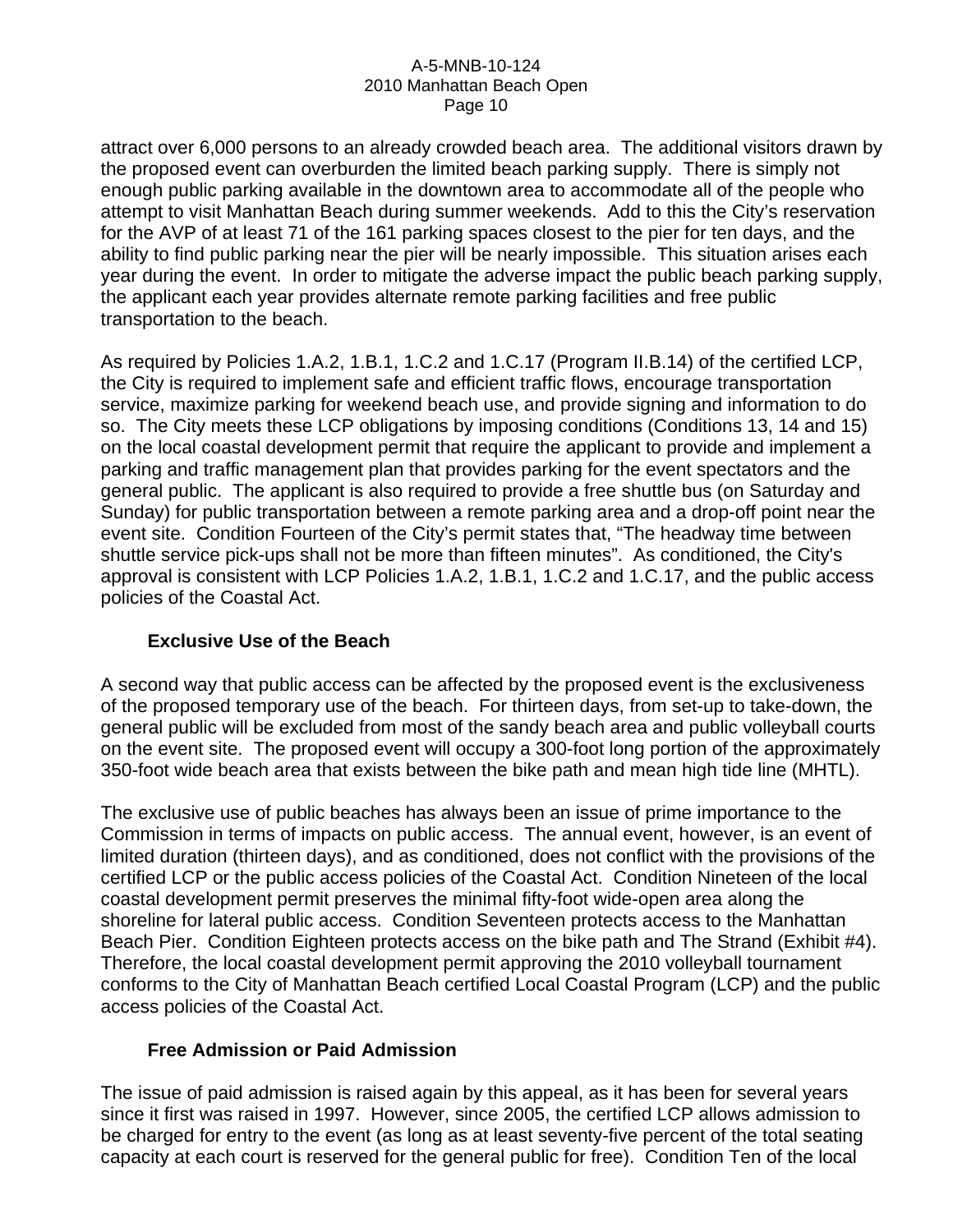coastal development permit requires the free admission for at least seventy-five percent of the total seating capacity at each court, and includes a provision requiring that the applicant document compliance with the requirement (Condition 10: Exhibit #4, p.3). The condition states that Club/VIP seating cannot be included in the seventy-five percent (75%) of the seating capacity that must be reserved for free public admission. Also, the applicant must post signs that designate which areas are reserved for free public admission.

# **Scale of Development and Visual Resources**

The capacity, size and location of the bleachers and other temporary development, such as inflatable advertisements, is an important issue to be considered when reviewing a proposal for a temporary event on the sandy beach, especially one that is essentially a commercial enterprise. The certified LCP sets forth the following policies that are relevant to the preservation of public views and visual resources at the site of the proposed event:

# **POLICY II.1:** Control development within the Manhattan Beach coastal zone.

**POLICY II.B.4:** The beach shall be preserved for public beach recreation. No permanent structures, with the exception of bikeways, walkways, and restrooms shall be permitted on the beach.

The temporary structures and advertising associated with temporary events like the Manhattan Beach Open are highly visible and block public views of the shoreline, but they do not conflict with the certified LCP or Coastal Act policies because they are permitted to exist on a temporary basis for only a few days. After the event, the structures are quickly removed from the beach (within one day) and the public's view of the shoreline is restored.

Condition Nine of the local coastal development permit limits all structures associated with the event (e.g., bleacher seats) to a maximum height of 41.5 feet (Exhibit #4, p.3). Condition Nineteen prohibits the event and all associated development from encroaching any closer to the shoreline than fifty feet, measured from the highest water mark (Exhibit #4, p.5). The site plan submitted with the permit application shows that the event area will not extend further than 790 feet south of the pier (Exhibit #3). Therefore, the development is controlled and the scenic resources of the coastal zone are protected from any long-term or permanent negative impacts.

In addition, the proposed temporary event does not conflict with LCP Policy II.B.4 because no permanent structures are permitted, and the annual volleyball tournament has always been considered to be form of public beach recreation since it is on the beach and is open to the general public (primarily for free). The proposed event's impacts to public views or visual resources will be temporary, and the LCP does not prohibit temporary visual impacts, especially those foreseeable effects (e.g., bleachers seats) associated with an annual tournament that is almost fifty years old.

# **Conclusion**

The City's approval of the proposed event conforms to the certified LCP and the public access policies of the Coastal Act. The local coastal development permit requires that at least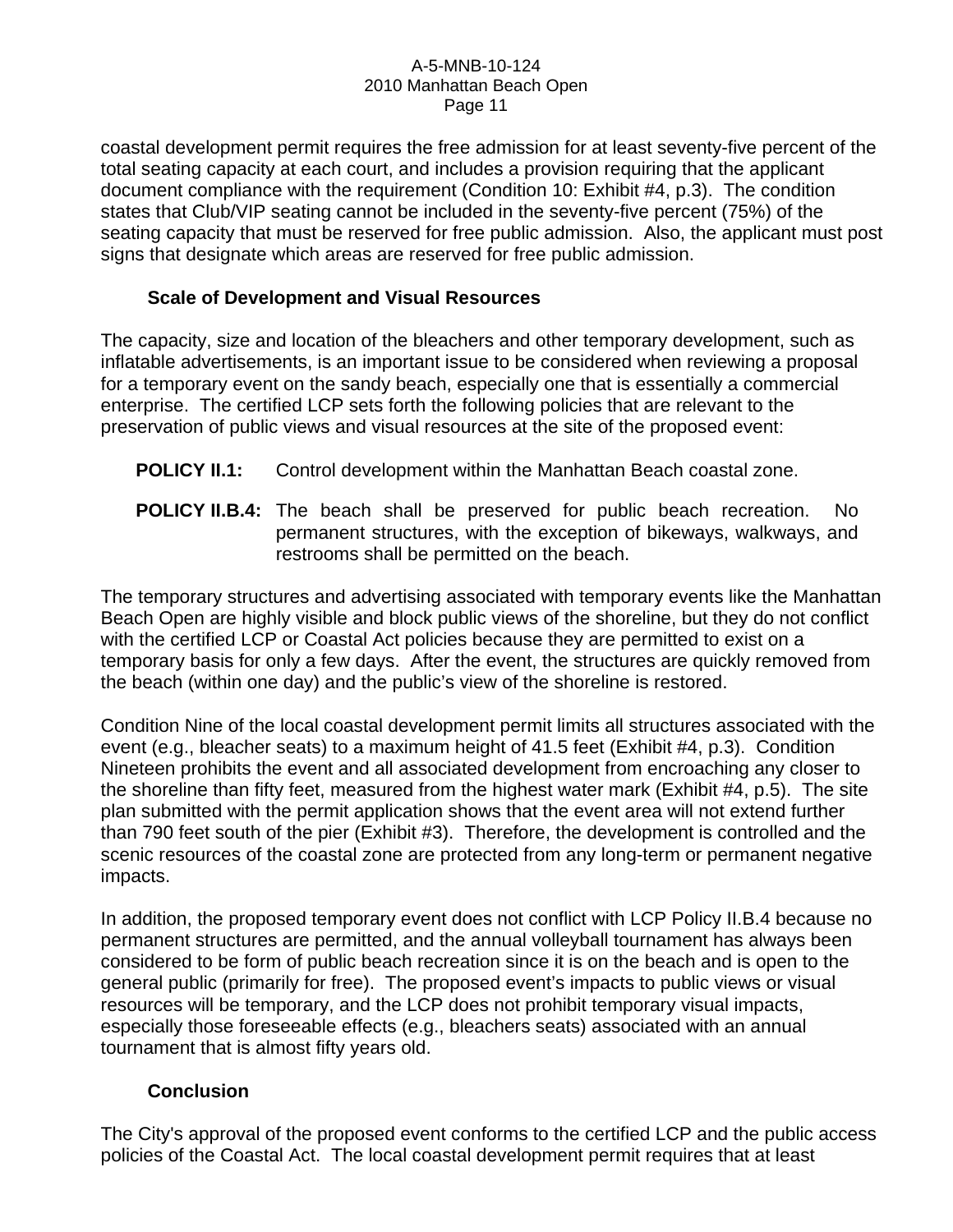seventy-five percent (75%) of the total seating capacity at each court be reserved for the general public for free on a first-come, first-served basis. Also, the AVP is required to implement a traffic and parking management plan and provide a free shuttle bus (on Saturday and Sunday) for public transportation between a remote parking area and a drop-off point near the event site.

This appeal raises the same allegations that the appellant brought to the Commission on appeal in 2008 (A-5-MNB-08-111) and 2007 (A-5-MNB-07-178). No appeal was filed for the City's approval of the 2009 Manhattan Beach Open. In both prior instances, the Commission upheld the local government's approval of the permit for the annual volleyball tournament and found that the appeals raised no substantial issue. The City's local coastal development permit for this year's tournament is substantially the same in regards to coastal access, views and parking issues as the prior approvals in 2007, 2008 and 2009.

The City's action approving this year's event with conditions is consistent with the Commission's prior appeal actions approving permits for the annual event. The local coastal development permit approving the 2010 volleyball tournament conforms to the City of Manhattan Beach certified Local Coastal Program (LCP) and the public access policies of the Coastal Act Therefore, the Commission finds that the appeal raises no substantial issue regarding consistency with the Certified Local Coastal Plan and/or the public access policies of the Coastal Act.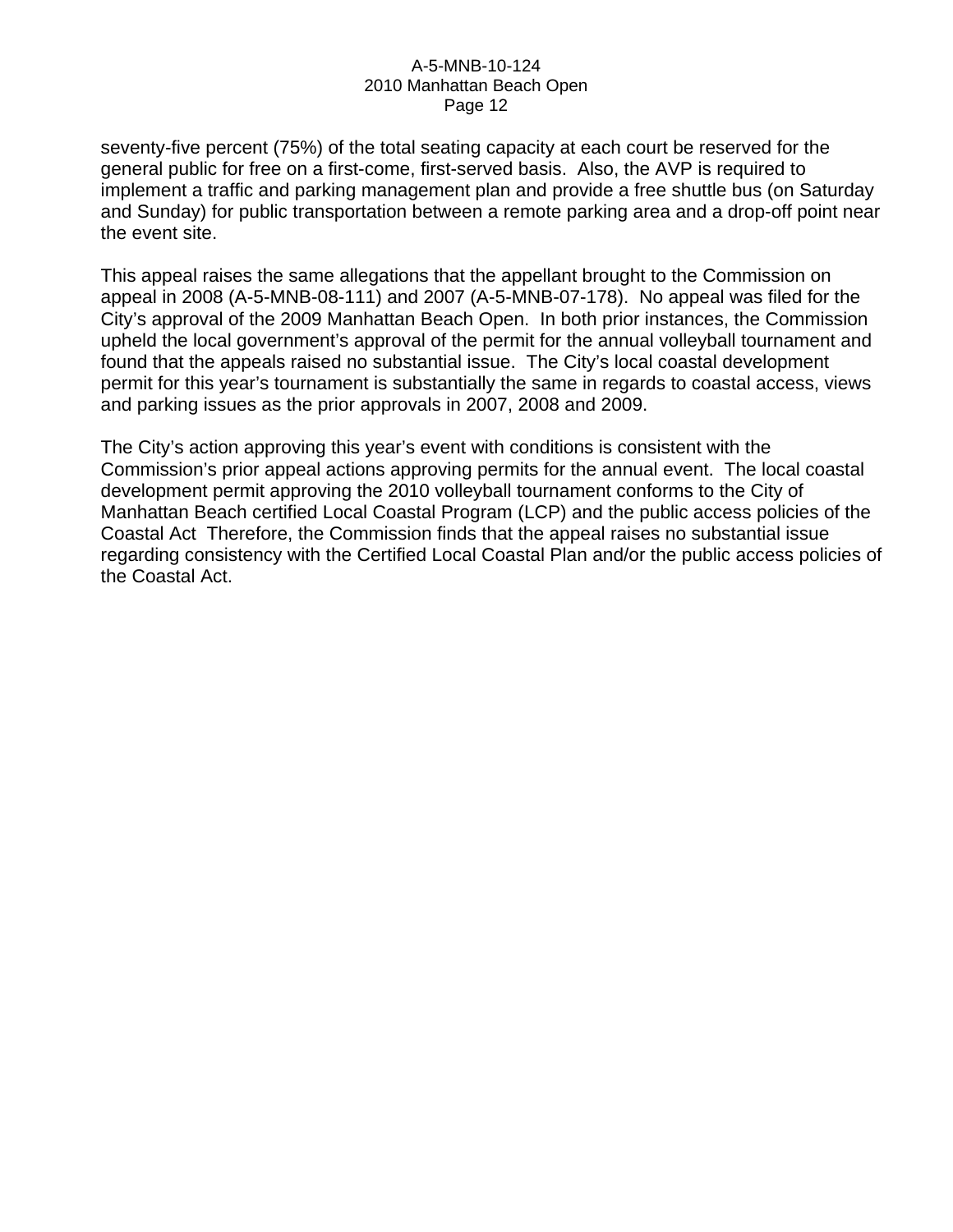

**Manhattan Beach Open** 

A-5-MNB-10-124

**COASTAL COMMISSION** 

EXHIBIT  $#_1$ PAGE 1 OF 1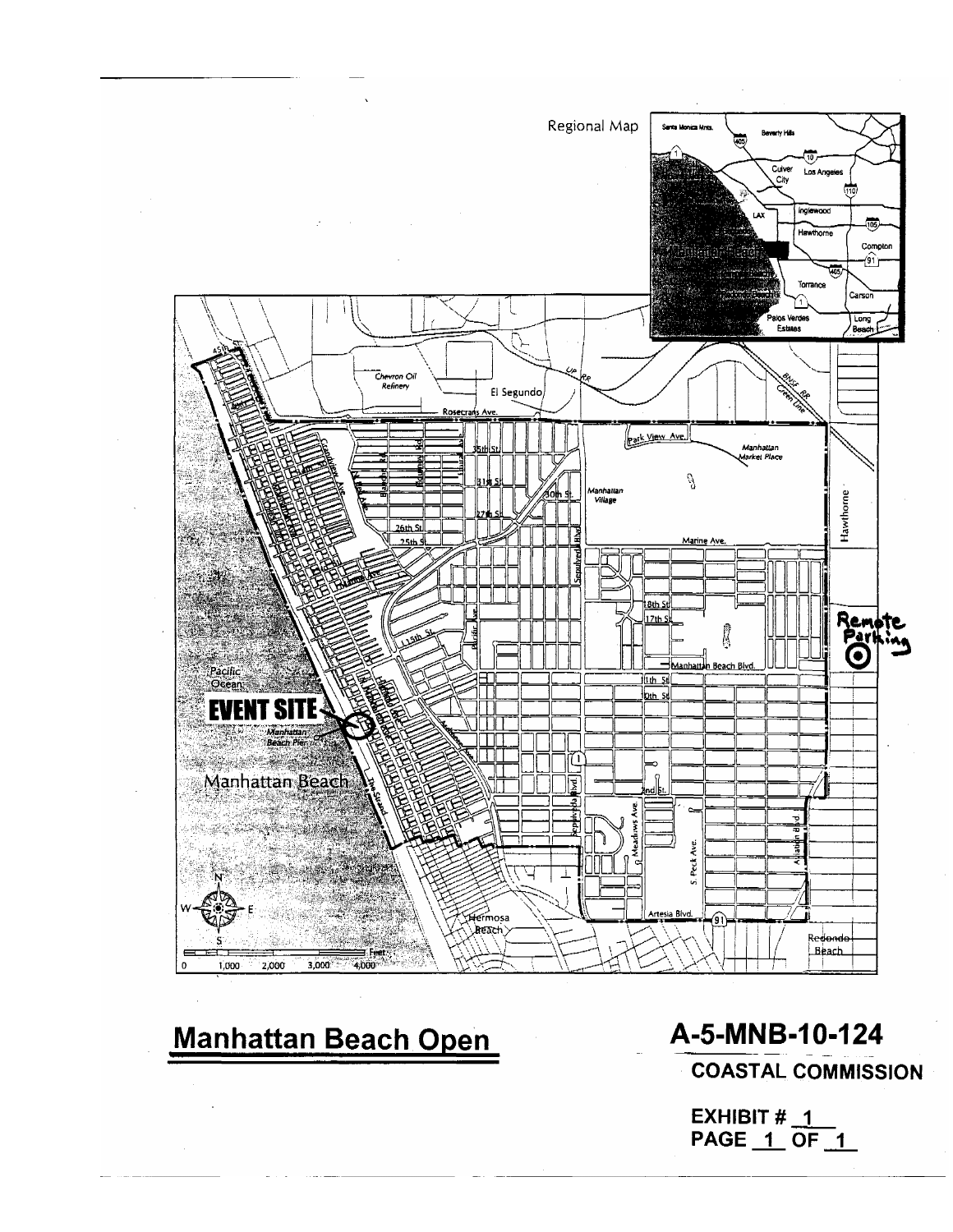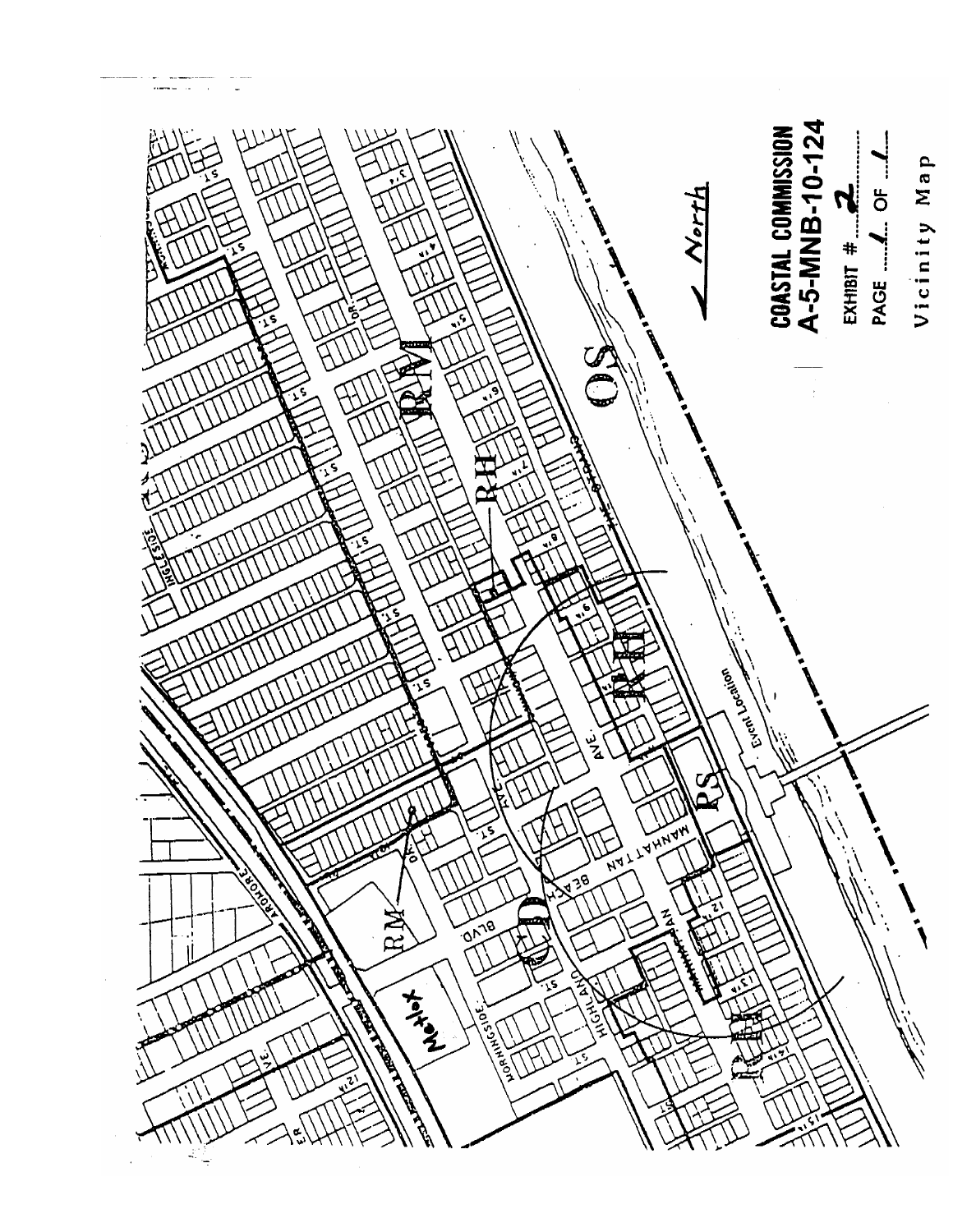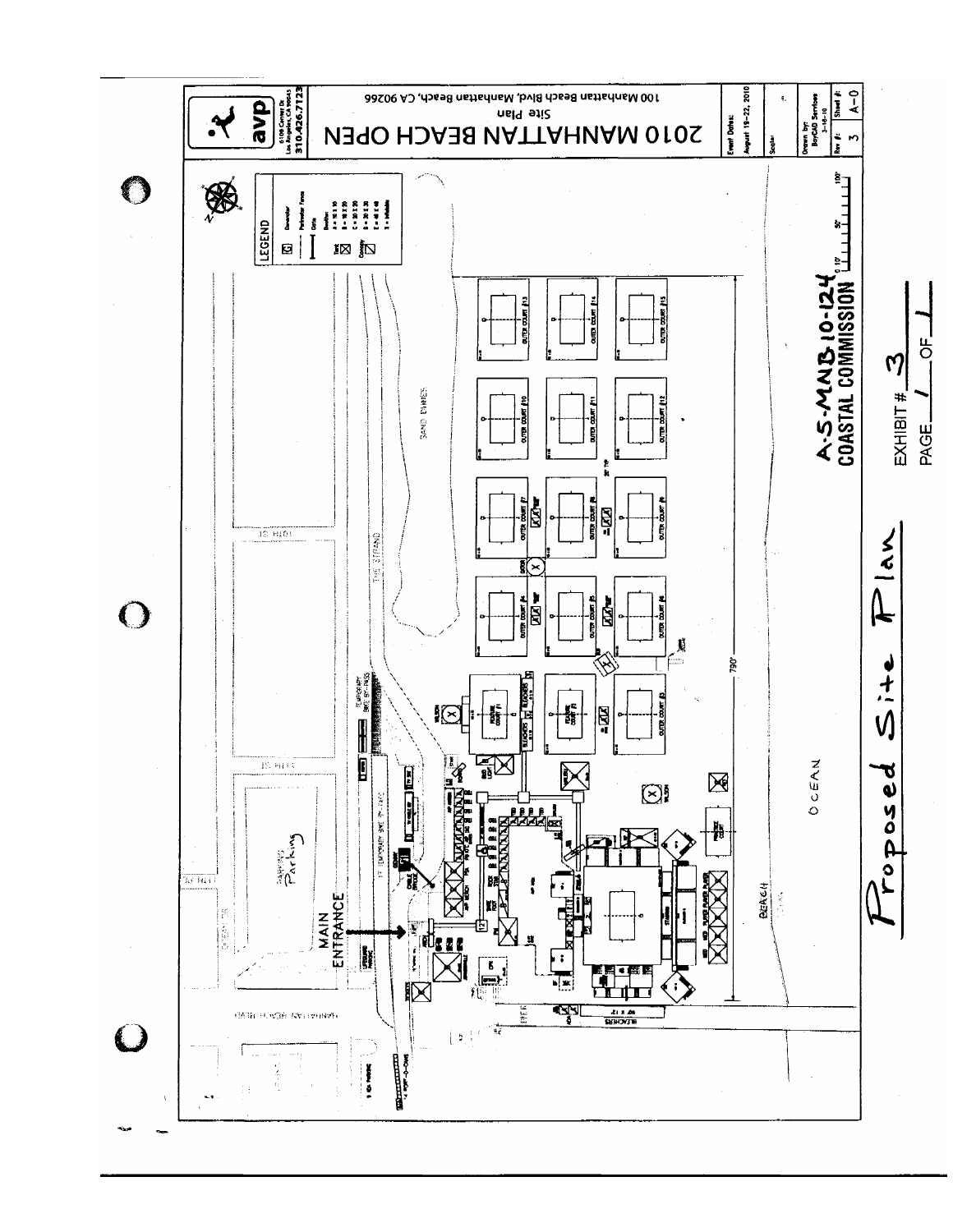

# NOTICE OF FINAL GOVERNMENT ACTION RECEIVED

May 11, 2010

California Coastal Commission **South Coast District** 200 Oceangate, 10<sup>th</sup> Floor Long Beach, CA. 90802-4302

MAY 1 7 2010

South Coast Region

CALIFORNIA **STAL COMMISSION** 

#### RE: Coastal Development Permit for 2010 Manhattan Beach Open Spectator Bleachers South of Manhattan Beach Pier (CA 10-04, APN Nos. 4179-031-902 & -903)

Pursuant to the procedures set forth in Chapter A.96 of the City of Manhattan Beach Local Coastal Program (LCP) the City Council of the City of Manhattan Beach conducted a duly noticed public hearing (May 4, 2010) on the above referenced project located in the appealable portion of the Manhattan Beach Coastal Zone. At this hearing the Council voted 5-0 to approve the Coastal Development Permit. This approval is the City's final action for the project. Pursuant to Section A.96.100 (H) of the City's LCP, the City's action shall establish a ten (10) working day appeal period to the Coastal Commission commencing upon receipt of the Notice of Final Action by the Coastal Commission.

Attached is a copy of Resolution No. 6250 approving the Coastal Development Permit. This Resolution outlines the findings and conditions of approval. Should you have any questions, or need additional information, please feel free to contact me at (310) 802-5511.

Sincerely,

Eric Haaland, Associate Planner Department of Community Development

- David Williams/AVP (Applicant) xc: 6100 Center Drive #900 Los Angeles, CA 90045
- Att: Reso. 6250

**MBO** Agreement Updated MBO Site Plan

A.5-MNB-10-124

Fire Department Address: 400 15th Street, Manhattan Beach, CA 90266 FAX (310) 80 30 31 STAL COMMISSION Police Department Address: 420 15<sup>th</sup> Street, Manhattan Beach, CA 90266 FAX (310) 802-5101 Public Works Department Address: 3621 Bell Avenue, Manhattan Beach, CA 90266 FAX (310) 802-5301 City of Manhattan Beach Web Site: http://www.ci.manhattan-beach.ca.us EXHIBIT #

PAGE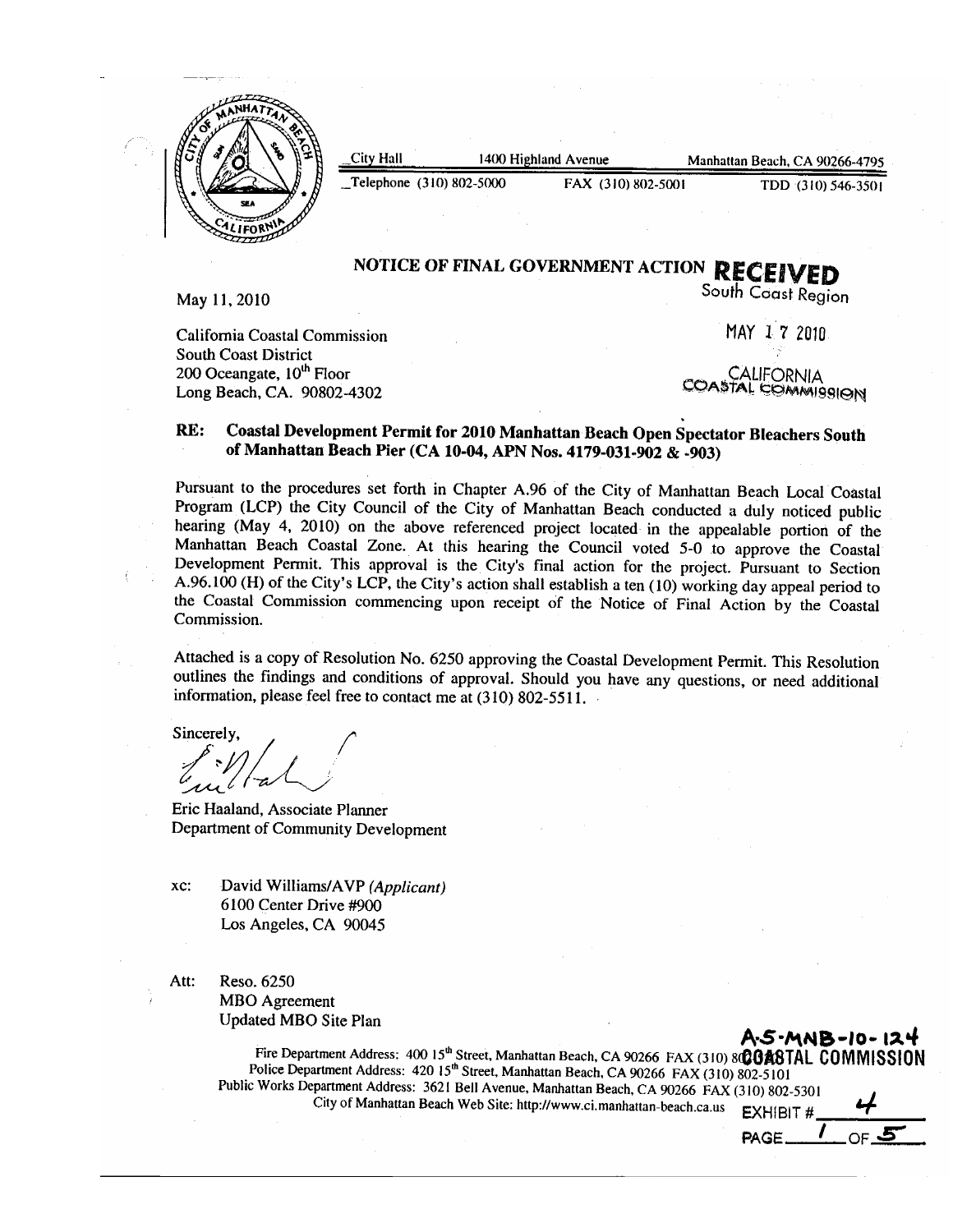|  | ı        | RESOLUTION NO. 6250                                                                                                                                                                                                                                                                                            |  |
|--|----------|----------------------------------------------------------------------------------------------------------------------------------------------------------------------------------------------------------------------------------------------------------------------------------------------------------------|--|
|  | 2        | A RESOLUTION OF THE CITY COUNCIL OF THE CITY OF<br>MANHATTAN BEACH, CALIFORNIA, APPROVING A COASTAL                                                                                                                                                                                                            |  |
|  | 3        | DEVELOPMENT PERMIT FOR THE 2010 MANHATTAN BEACH OPEN<br>ON THE PROPERTY LOCATED AT THE SOUTH SIDE OF THE                                                                                                                                                                                                       |  |
|  | 4        | MANHATTAN BEACH PIER IN THE CITY OF MANHATTAN BEACH<br>(Association of Volleyball Professionals)                                                                                                                                                                                                               |  |
|  | 5        | THE CITY COUNCIL OF THE CITY OF MANHATTAN BEACH, CALIFORNIA, DOES                                                                                                                                                                                                                                              |  |
|  | $\bf{6}$ | <b>HEREBY RESOLVE AS FOLLOWS:</b>                                                                                                                                                                                                                                                                              |  |
|  | 7        | SECTION 1. The City Council of the City of Manhattan Beach hereby makes the following<br>findings:                                                                                                                                                                                                             |  |
|  | 8        | А.<br>The City Council conducted a public hearing on the proposed coastal development permit, and                                                                                                                                                                                                              |  |
|  | 9        | testimony was invited and received, on May 4, 2010.                                                                                                                                                                                                                                                            |  |
|  | 10<br>11 | В.<br>The applicant for the coastal development permit is the Association of Volleyball Professionals.                                                                                                                                                                                                         |  |
|  | 12       | C.<br>The City Council, at its reqular meeting of May 4, 2010, approved a temporary use permit/program<br>for the 2010 Manhattan Beach Open volleyball tournament and an agreement with the Association<br>of Volleyball Professionals to partner with the City of Manhattan Beach to produce the event during |  |
|  | 13       | the period of August 19 - 22, 2010.                                                                                                                                                                                                                                                                            |  |
|  | 14       | D.<br>A coastal development permit application (CA 10-04) was also submitted by the Association of<br>Volleyball Professionals to allow temporary spectator bleachers and related structures seating                                                                                                           |  |
|  | 15       | 3,500 people for a single 11-day period (including setup and breakdown) for the 2010 Manhattan<br>Beach Open.                                                                                                                                                                                                  |  |
|  | 16       | Е.,<br>The proposal includes a stadium with VIP areas at the west and south sides, and bleacher seating<br>located on a portion of the Manhattan Beach Pier. A maximum of 25% paid seating is proposed for                                                                                                     |  |
|  | 17       | the stadium.                                                                                                                                                                                                                                                                                                   |  |
|  | 18       | The Project is Categorically Exempt from the requirements of the California Environmental Quality<br>Act (CEQA), pursuant to Section pursuant to Sections 15304(e) "Minor Alterations to Land",<br>15311(c) "Accessory Structures", and 15323 "Normal Operations of Facilities for Public<br>Gatherings".      |  |
|  | 19       |                                                                                                                                                                                                                                                                                                                |  |
|  | 20<br>21 | G.<br>The project will not individually nor cumulatively have an adverse effect on wildlife resources, as<br>defined in Section 711.2 of the Fish and Game Code.                                                                                                                                               |  |
|  | 22       | Н.<br>The project, as conditioned herein, is in accordance with the objectives and policies of the<br>Manhattan Beach Coastal Program, as follows:                                                                                                                                                             |  |
|  | 23       | The proposed temporary bleacher structures comply with the applicable standards of the<br>a)                                                                                                                                                                                                                   |  |
|  | 24       | Manhattan Beach Coastal Zone Zoning Code.                                                                                                                                                                                                                                                                      |  |
|  | 25<br>26 | b) The structures shall not obstruct accessways within the coastal zone. While they will occupy<br>some space on the beach, access from the Strand, bike path, and pier to the coastline and<br>surrounding beach area shall remain available.                                                                 |  |
|  | 27       | c) Any displacement of normal views or use of the space shall be temporary for the period                                                                                                                                                                                                                      |  |
|  | 28       | allowed by the proposed permit.                                                                                                                                                                                                                                                                                |  |
|  | 29       |                                                                                                                                                                                                                                                                                                                |  |
|  | 30       |                                                                                                                                                                                                                                                                                                                |  |
|  | 31       |                                                                                                                                                                                                                                                                                                                |  |
|  | 32       | <b>COASTAL COMMISSION</b>                                                                                                                                                                                                                                                                                      |  |
|  |          | EXHIBIT $#$                                                                                                                                                                                                                                                                                                    |  |
|  |          | PAGE 2 OF 5                                                                                                                                                                                                                                                                                                    |  |
|  |          |                                                                                                                                                                                                                                                                                                                |  |

 $\mathcal{A}_1$ 

Certified to b<br>a true copy of<br>said docume<br>on file in my office.

TA

City Clerk of<br>the City of<br>Manhattan Beach

 $\overline{\phantom{a}}$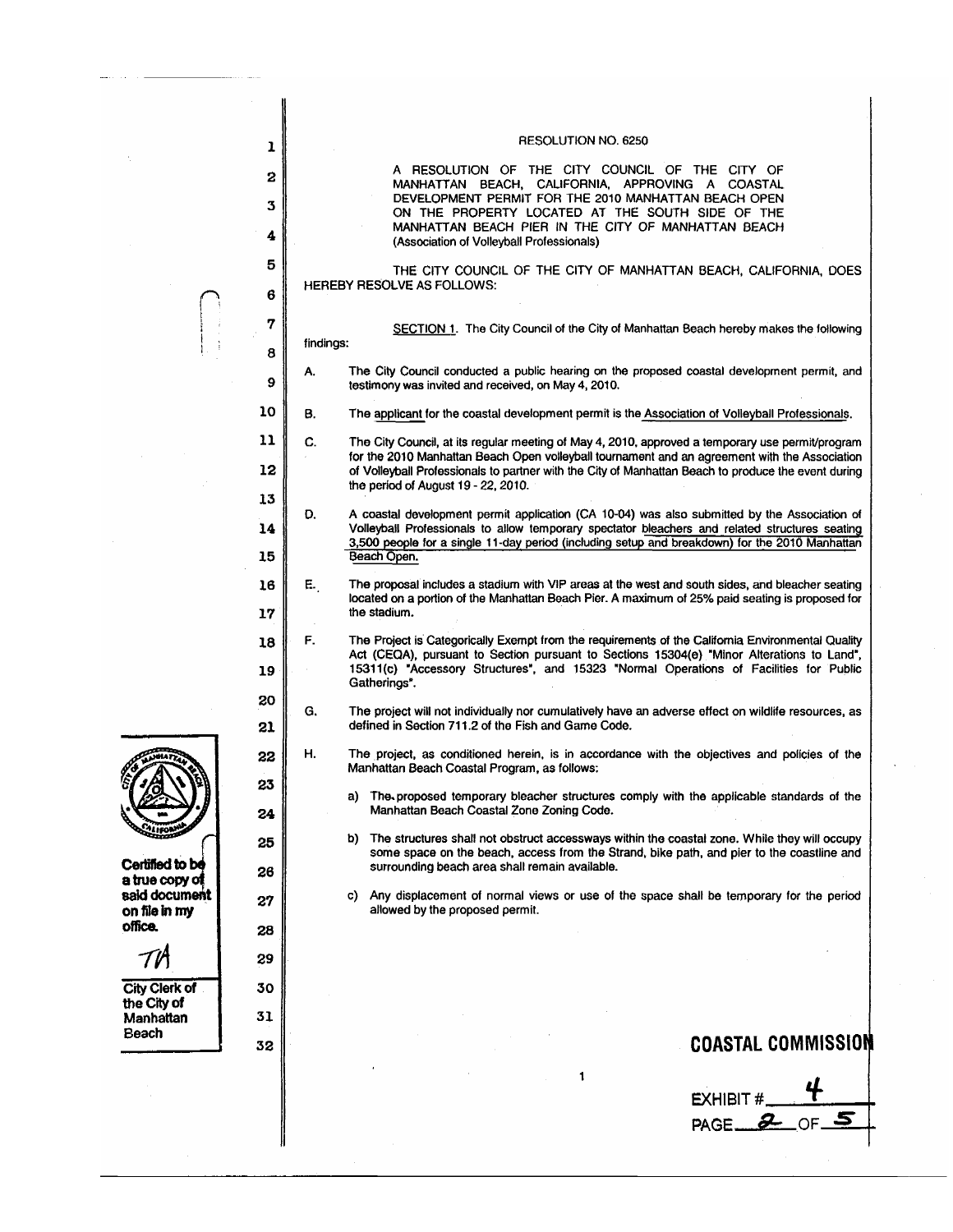- Installation and use of the bleachers and related structures shall be subject to the d) restrictions (timing, shuttle, signs, trash, etc.) of the City's tournament agreement with the AVP.
- This Resolution upon its effectiveness constitutes the Coastal Development Permit for the 2010 Manhattan Beach Open volleyball tournament, that conforms to the description and conditions provided herein.

1.

ı be

∕ of nent

Ŋ

of

SECTION 2. The City Council of the City of Manhattan Beach hereby approves the proposed Coastal Development Permit for temporary bleachers and related structures for 3,500 spectators at the 2010 Manhattan Beach Open volleyball tournament during the period of August 19-22, 2010, subject to the following conditions:

- The project shall be in substantial conformance with the plans submitted to, and approved by the 1. City Council for the 2010 Manhattan Beach Open, on May 4, 2010.
- The project shall conform to the city-approved Agreement with the Association of Volleyball  $2.$ Professionals for the 2010 Manhattan Beach Open.
- Interpretation. Any questions of intent or interpretation of any condition will be resolved by the City 3. Council.
- Inspections. The Community Development Department Staff shall be allowed to inspect the site 4. and the development during construction subject to 24-hour advance notice.
- Effective Date. This Resolution shall become effective when all time limits for appeal as set forth in 5. MBMC Section 10.100.030, and the City of Manhattan Beach Local Coastal Program -Implementation Program Section A.96.160 have expired; and, following the subsequent Coastal Commission appeal period (if applicable) which is 10 working days following notification of final local action.
- The subject Coastal Development Permit will be implemented in conformance with all provisions 6. and policies of the Certified Manhattan Beach Local Coastal Program (LCP) and all applicable development regulations of the LCP - Implementation Program.
- Pursuant to Public Resources Code section 21089(b) and Fish and Game Code section 711.4(c), 7. the project is not operative, vested or final until the required filing fees are paid.
- The applicant agrees, as a condition of approval of this project, to pay for all reasonable legal 8. and expert fees and expenses of the City of Manhattan Beach, in defending any legal actions associated with the approval of this project brought against the City. In the event such a legal action is filed against the project, the City shall estimate its expenses for the litigation. Applicant shall deposit said amount with the City or enter into an agreement with the City to pay such expenses as they become due.
- All structures associated with the project shall be limited to 41.5 feet in height. 9.
- The general public shall be provided with free public access to viewing and seating areas within  $10.$ the event area. The AVP shall post clearly legible signs to designate at least 75% of the total seating capacity at each court (including bleachers, sand areas and viewing platforms/risers surrounding each court) that is reserved for the general public for free on a first-come, firstserved basis. The signs, at least two square feet in area, shall state "Free Admission Area". The remaining 25% (or less) of the total seating capacity at each court (including bleachers sand areas and viewing platforms/risers surrounding each court) may be paid seating, or reserved for preferred Beach Club/VIP seating and/or access. The applicant is permitted to collect fees to access the preferred seating areas. On Saturday and Sunday of the tournament, the applicant

### **COASTAL COMMISSION**

EXHIBIT #

2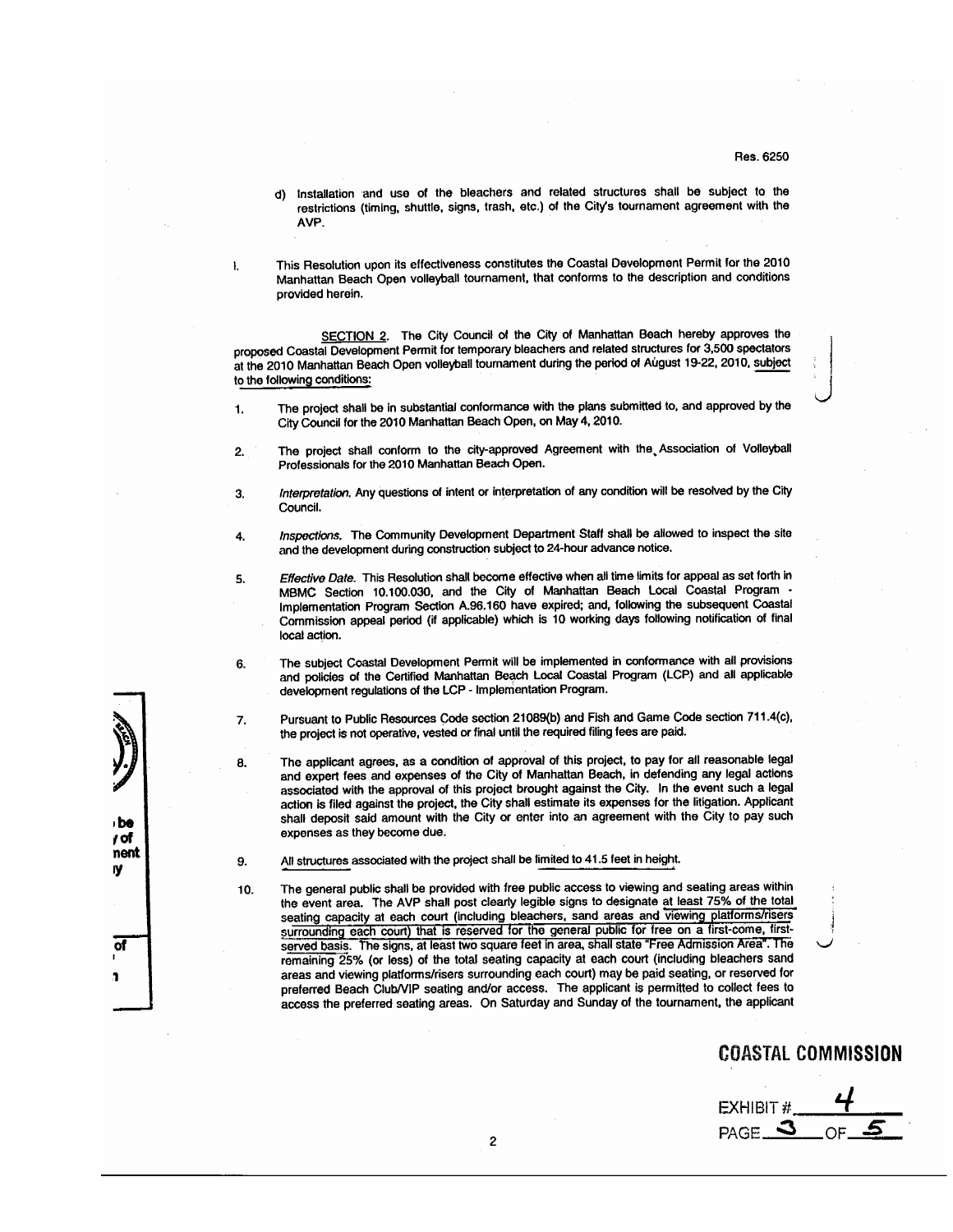Res. 6250

shall count and record the number of Beach Club members and VIP's within the event area, and shall provide the City and the Coastal Commission with the data within 1 month of the end of the tournament.

The AVP shall implement a traffic and parking management plan and free beach shuttle bus plan. The traffic plan shall address Handicapped Parking including: All existing handicapped (HC) parking spaced in the upper and lower pier parking lots, and lower pier parking lots, and along Manhattan Beach Boulevard, are reserved for use by persons with vehicles displaying valid handicapped placards; and vehicles associated with the applicant or the event shall not reserve or occupy any handicapped parking spaces unless such vehicle displays a valid handicapped placard.

- $12.$ Commencing on the Monday prior to the tournament, and continuing through the Wednesday following the tournament, the AVP shall be permitted exclusive use of only the two lower pier parking lots located at the base of the Manhattan Beach State Pier (71) stalls not including HC stalls). All public parking spaces within the upper pier parking lots shall be reserved for the general public on a first-come, first served basis (54 stalls including HC stalls)
- 13. On Saturday and Sunday of the tournament, the AVP shall provide the free remote parking supply at the Northrop Grumman parking lot for the general public (i.e., beachgoers, event spectators and AVP guests). The AVP shall monitor and record the number of persons and cars using the remote parking lot on each day and provide the City and the Commission with the data within 1 month of the tournament end.
- 14. On Saturday and Sunday of the tournament, the AVP shall provide a free shuttle bus service to transport people (i.e., beachgoers, event spectators and AVP guests) between the remote parking lot (Northrop Grumman parking lot) and the downtown drop-off point (Von's Supermarket). At least two shuttle buses, each holding at least fifty persons, shall run continuously between the drop-off point and the remote parking lot each day between the hours of 7 a.m. to 7 p.m. One or both of the shuttle buses shall accommodate wheelchairs and handicapped persons. The "headway" time between shuttle service pick-ups shall be not more than fifteen (15) minutes.
- 15. Commencing on Tuesday prior to the tournament, the AVP shall provide conspicuously posted on-street informational signs and banners to direct visitors to the free remote parking lot and inform them of the free beach shuttle bus stops. The signs and banners shall also inform the public of the availability of a free bus shuttle for both event spectators and the general public. No fewer than ten informational signs shall be placed along major intersections leading into the City (i.e. I-405 Inglewood exit, Manhattan Beach Boulevard, Highland Avenue, Manhattan Avenue, Valley Drive, Ardmore Avenue, and Aviation Boulevard). The signs and banners shall be no smaller than 2'X3'. All signage shall be retrieved and properly removed on Monday following the tournament.
- 16. Commencing on Tuesday prior to the tournament, the AVP shall provide no fewer than eight radio announcements and three newspaper advertisements within the Los Angeles County area informing the public of the service. These stations shall represent all diverse ethnic and cultural Los Angeles radio markets and shall include Spanish language, youth and news stations. The applicant shall provide copies of each print advertisement to the City and the Coastal Commission within one month of the tournament end.
	- 17. The event shall not interfere with the public's access to and use of the Manhattan Beach Pier. Pedestrian access to and from the pier shall remain open and unobstructed at all times. A safe level pathway with a minimum clear width of 4 feet shall be maintained between the pier and any bleacher or other obstructions. No tents, vehicles (except for emergency vehicles), fences, barriers or other similar structures shall be placed in the pier. If authorized by the City of Manhattan Beach Fire Department and the California Department of Parks and Recreation, the applicant may erect one set of bleachers on the pier, with a seating capacity not to exceed 250 The applicant shall monitor the pier in order to prevent any unpermitted persons.

COASTAL COMMISSION

PAGE



 $\mathbf{I}$ 

 $\overline{\mathbf{2}}$ 

3

4

5

6

 $\overline{7}$ 

8

9

 $10<sub>o</sub>$ 

11

12

13

14

15

16

17

18

19

20

21

22

23

24

25

26

27

28

29

30

31

32

11.

rtified to be ue copy of d document file in my ice.

TA

y Clerk of : City of **inhattan** эch

3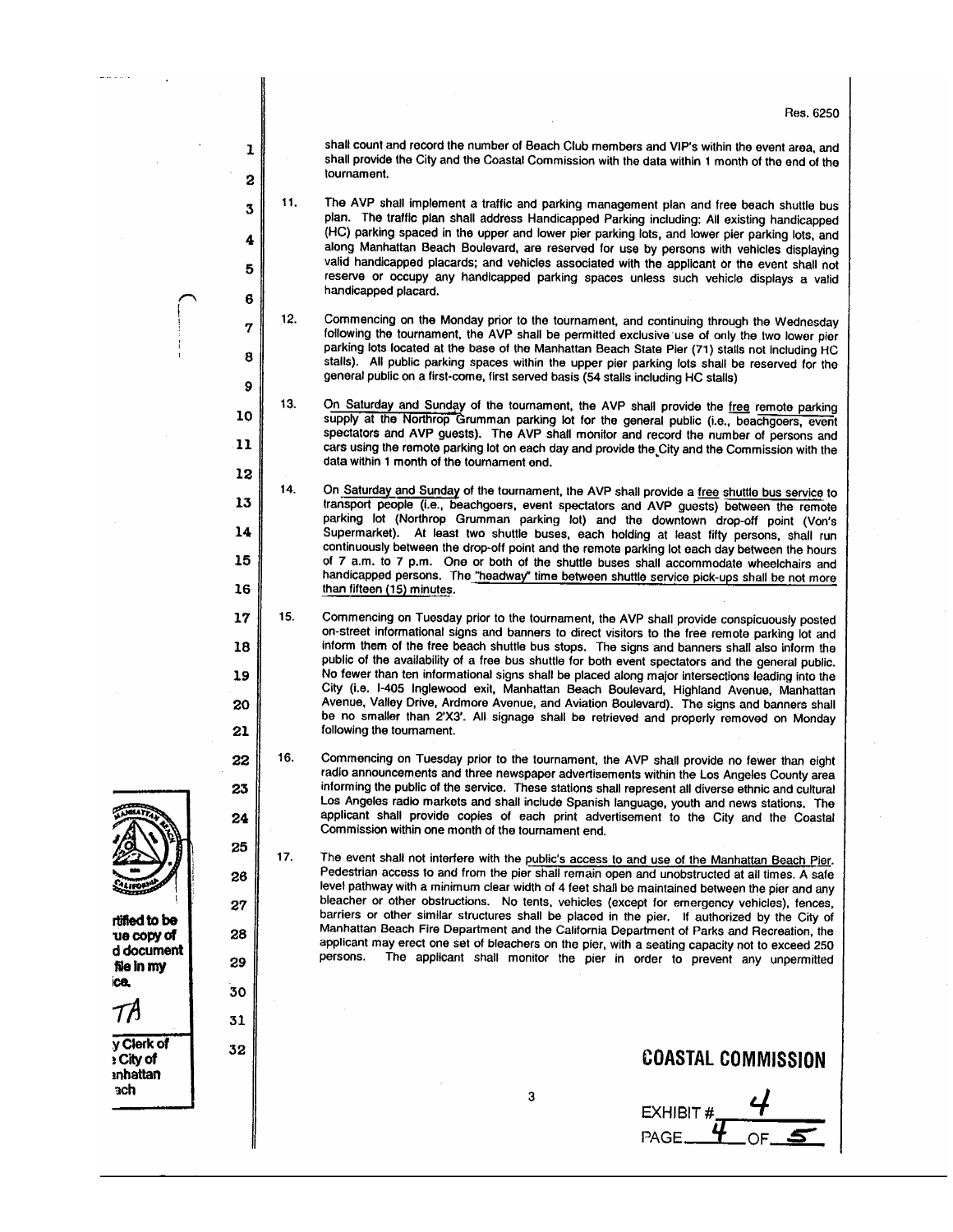encroachments by event sponsors and vendors.

- 18. The event shall not interfere with the public's use of the bicycle path and The Strand, a public walkway that parallels the beach. The bicycle path and The Strand shall remain open and unobstructed. No fences, vehicles, materials or structures shall be parked or placed on the bicycle path or The Strand. The applicant shall monitor The Strand and bicycle path in order to prevent any encroachments by event sponsors and vendors.
- The proposed event, and all associated development, shall not encroach any closer to the 19. shoreline than fifty feet (50'), measured from the highest water mark.
- By acceptance of this coastal development permit, the applicant agrees to remove and legally 20. dispose of all trash, waste, oil, grease, and other materials that may be deposited on-site incidental to the volleyball tournament, associated activities, and the general public's use of the event site, pier and adjacent parking facilities. Such clean-up and disposal shall be completed at the end of each day's activities.

SECTION 3. Pursuant to Government Code Section 65907 and Code of Civil Procedure Section 1094.6, any action or proceeding to attack, review, set aside, void or annul this decision, or concerning any of the proceedings, acts, or determinations taken, done or made prior to such decision or to determine the reasonableness, legality or validity of any condition attached to this decision shall not be maintained by any person unless the action or proceeding is commenced within 90 days of the date of this resolution and the City Council is served within 120 days of the date of this resolution. The City Clerk shall send a certified copy of this resolution to the applicant, and if any, the appellant at the address of said person set forth in the record of the proceedings and such mailing shall constitute the notice required by Code of Civil Procedure Section 1094.6.

SECTION 4. This resolution shall take effect immediately. The City Clerk shall make this resolution readily available for public inspection within thirty (30) days of the date this resolution is adopted.

SECTION 5. The City Clerk shall certify to the adoption of this resolution and thenceforth and thereafter the same shall be in full force and effect.

Ayes: Noes: Abstain: Absent:

Tell, Powell, Cohen, Montgomery and Mayor Ward. None. None. None.

/s/ Mitch Ward

Mayor, City of Manhattan Beach, California

ATTEST:

/s/ Liza Tamura

City Clerk



PAGE.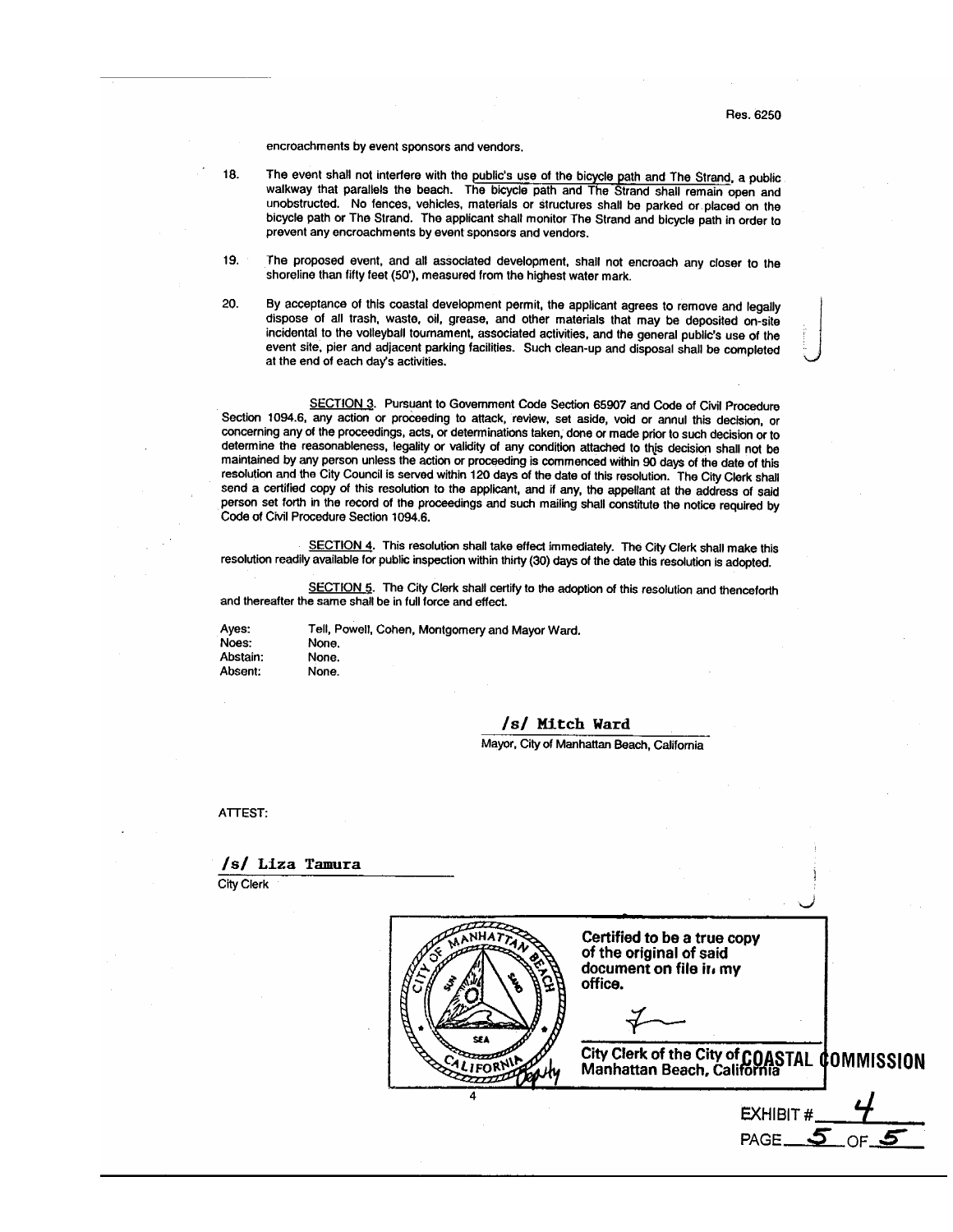E OF CALIFORNIA - THE RESOURCES AGENCY

ARNOLD SCHWARZENEGGER, Governor

**ILIFORNIA COASTAL COMMISSION** 

JTH COAST DISTRICT OFFICE OCEANGATE, 10TH FLOOR **4G BEACH, CA 90802-4416** CE (562) 590-5071 FAX (562) 590-5084

APPEAL FROM COASTAL PERMIT DECISION OF LOCAL GOVERNMENT **RECEIV** 

Please Review Attached Appeal Information Sheet Prior To Completing This Form.

 $JUN I - 2010$ 

| <b>SECTION I.</b> Appellant(s)                         |                                  |
|--------------------------------------------------------|----------------------------------|
| $W_1$ lliam Victor<br>Name:<br><b>Mailing Address:</b> | CALIFORNIA<br>COASTAL COMMISSION |
| City: Las Angeles Ca zipcode: 9002y                    | Phone: 516-670-2580              |
|                                                        |                                  |

#### **SECTION II.** Decision Being Appealed

- Name of local/port government: 1. Cty of manhattan BEACH
- Brief description of development being appealed: 2.

 $\mathcal{A}_1$ tts Caastal Dorch ponent Bermit  $4500$ una in 4500 seas et attaled staff pensio

Development's location (street address, assessor's parcel no., cross street, etc.):<br>On The Man hetter Bend, in Stadium Benders on<br>The South Side of manhation free in The City of manhatic. Real. 3.

Description of decision being appealed (check one.): 4.

□ Approval; no special conditions

™ Approval with special conditions:

- $\Box$ Denial
	- For jurisdictions with a total LCP, denial decisions by a local government cannot be Note: appealed unless the development is a major energy or public works project. Denial decisions by port governments are not appealable.

|                    | TO BE COMPLETED BY COMMISSION: |                  |
|--------------------|--------------------------------|------------------|
| <b>APPEAL NO:</b>  |                                |                  |
| <b>DATE FILED:</b> |                                |                  |
| <b>DISTRICT:</b>   |                                | each             |
|                    |                                | COASTAL COMMISSI |
|                    |                                | <b>EXHIBIT#</b>  |

 $\sqrt{C}$  $PAGE$ <sub>---</sub>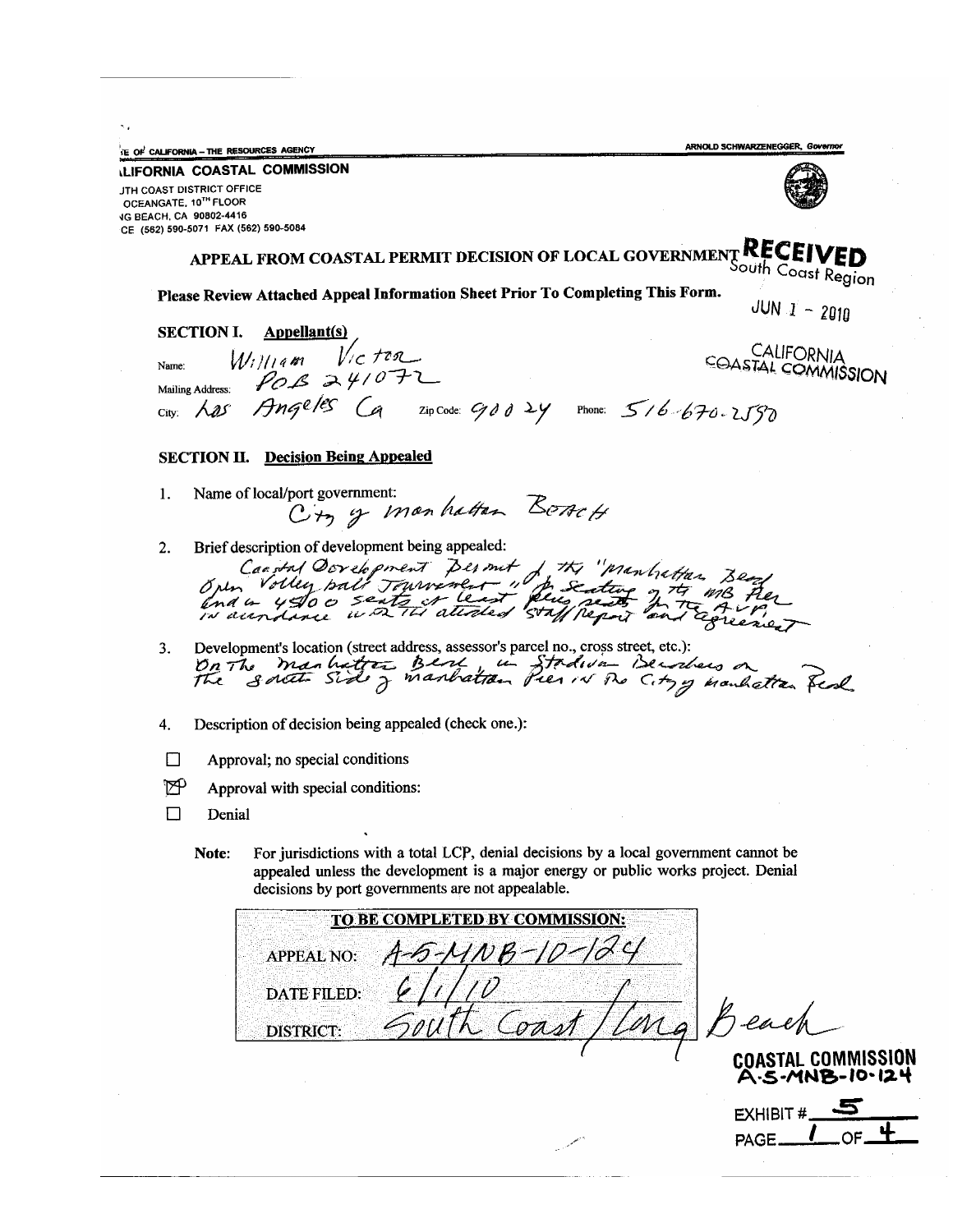#### APPEAL FROM COASTAL PERMIT DECISION OF LOCAL GOVERNMENT

#### **SECTION IV. Reasons Supporting This Appeal**

#### PLEASE NOTE:

- Appeals of local government coastal permit decisions are limited by a variety of factors and requirements of the Coastal Act. Please review the appeal information sheet for assistance in completing this section.
- State briefly your reasons for this appeal. Include a summary description of Local Coastal Program, Land Use Plan, or Port Master Plan policies and requirements in which you believe the project is inconsistent and the reasons the decision warrants a new hearing. (Use additional paper as necessary.)
- This need not be a complete or exhaustive statement of your reasons of appeal; however, there must be sufficient  $\bullet$ discussion for staff to determine that the appeal is allowed by law. The appellant, subsequent to filing the appeal, may submit additional information to the staff and/or Commission to support the appeal request.

(1) The germit doe not poted access<br>as required by to MB LCP, Contal act Mer the Tunultons he Conepley  $^\prime$  Ur to have the Contrel Commission Sudde pris auligo arenthe De Please in memorantum/eurail présented<br>4 The City Council on the moment Magy before<br>The hearing concerning this permit - Magy attaled and numbered Itaryl 11 a I and two-3 The City of Inanhatter Bevelopment and a lack of care in putterting acce healtte and safety as required by and the MBLUP.<br>(P) agrellant reserves the regritted of Mark .<br>The arg is mb-on permise was under **EXHIBIT#** न#∸ PAGE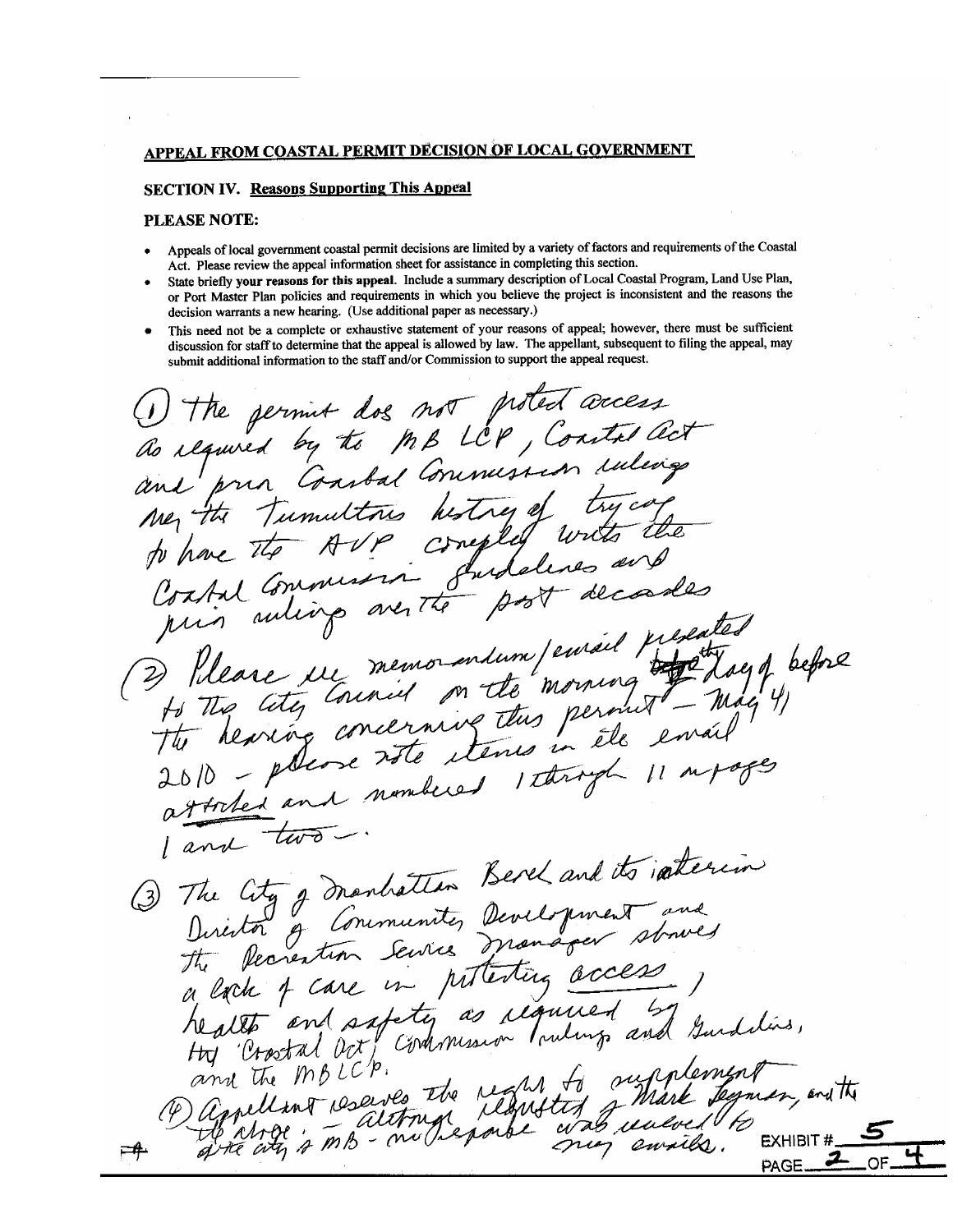

**CITY CLEANS GEFIER** 

william victor <vic.law1@gmail.com>

 $-2010$  MAY  $-3$   $-$  AM 11 : 58

# Re: Item 18, May 4, 2010 Agenda AVP

vic.law1@gmail.com <vic.law1@gmail.com> To: citycouncil@citymb.info

Mon, May 3, 2010 at 4:36 AM

Cc: vic <vic.law1@gmail.com>, Liza Tamura <ltamura@citymb.info>

May 3, 2010 Hon. Members of the MB City Council

The 2010 MBO/AVP Agreement in the opinion of the undersigned fails to provide access as required by the MB LCP, the Coastal Act and prior Coastal Commission rulings for reasons including the following:

1. Section I D provides a maximum of 25% paid seating only for the center court bleachers which does snot appear to comply with the rulings of the Coastal Commission and its guidelines for temporary events during this date in the summer months;

2. The difficult to read site plan does not show where the paid seating is nor does the agreement require that

there be clear signage as to where the paid seating is limited to;

3. There is no requirement I could locate in the agreement for sufficient space for emergency vehicles to pass the bleachers on the pier. The site plan does not indicate the space on the north or south side of those bleachers.

4. III H provides for a minimum of one shuttle bus " running at no less than fifteen-minute intervals." to and from the event. It would provide better access and parking relief and be a better plan to have the wording state "at no more than fifteen minute intervals".

5. Section I, paragraph D it does not indicate what government entity the "Department of Public Works" belongs to. Certainly it does not make sense for the City to use its best efforts to obtain approval of its own Department

6. The agreement at Section II G excludes parking for numerous spaces in parking lots and on Manhattan Beach Blvd interfering with access despite that some if not all of these spaces were eliminated for the public in the past:

7. The 41.5 foot height limit for bleachers and inflatables interferes with access to views by the public;

8. Although Section IIIC specified a time for removal of bleachers there does not appear to be in this section any requirement limiting the earliest time that the bleachers are set up, creating an interference with access for an unlimited period of time during the summer peak use period;

9. It is not clear what "All Parking expenses will be paid for by the AVP" in IIG means. The City of Manhattan Beach claims it has a shortfall in parking revenue but it is not clear as to whether the full use of those meters is being charged or not for each of the parking lot and Manhattan Beach Blvd spaces. It also affects access since perhaps if a value were charged to the AVP, it would be an incentive to the AVP to free these spaces up for use by non VIPs who merely wish to use the coastal resource!!!

10. There is no requirement of any signage about the remote parking as there has been in the past; 11. There is no requirement that there be clear signage of where the paid seating and free seating is

**COASTAL COMMISSION** 

5/3/2010 4:37 AM

**EXHIBIT #** 

 $1 of 2$